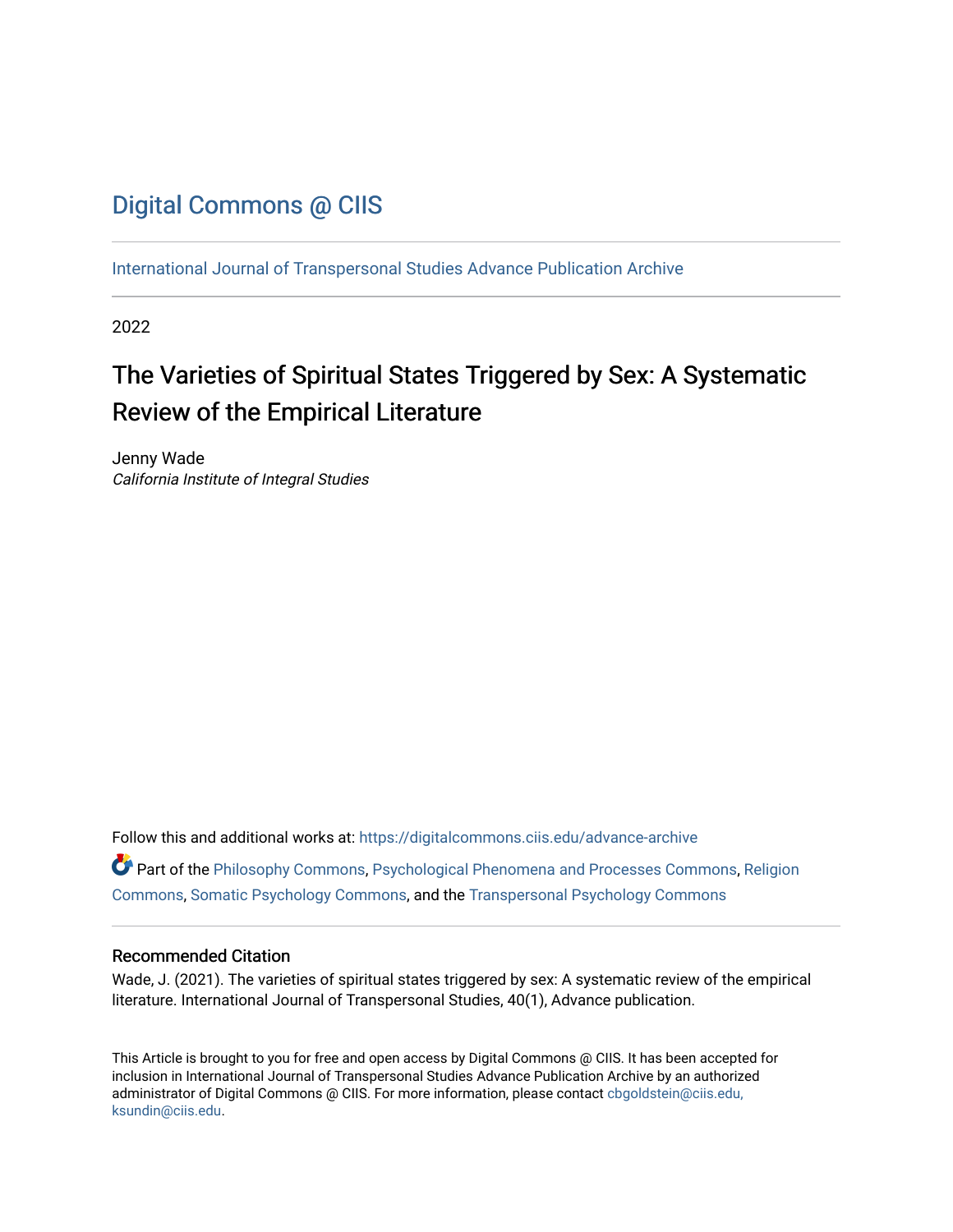# **The Varieties of Spiritual States Triggered by Sex: A Systematic Review of the Empirical Literature**

*Jenny Wade*

Independent Researcher Santa Fe, NM, USA

This systematic review integrates the empirical evidence of spiritual experiences triggered by sexual activity, including studies by 10 authors. Despite venerable sexual meditative traditions of embodied spiritual practices, such as Hindu Tantra, Vajrayana Buddhism, and Taoism, empirical studies of sexual spiritual experiences are in their infancy. This review presents the range of sexual altered states experiences identified to date and how they qualify as spiritual experiences phenomenologically and in terms of their lifechanging effects. Seventeen distinct sexual-spiritual states have been identified across authors, with 4 others identified at significant levels in qualitative studies by individual authors. As an emergent area of scholarly interest, research on this topic remains scattered across disciplines and is characterized by small studies, many advanced by doctoral students conducting dissertation research. This article integrates the empirical research and situates it in a larger, diverse theoretical, historical, and anecdotal literature, to critically assess consensus on the topic. Deliberate practices, adventitious conditions, human physiology, and other dynamics that conduce to sexual spiritual experiences are discussed.

## **Keywords:** *altered states, sex, spiritual experience, sexual spiritual experience, orgasm, transformation, embodied spirituality*

S<sub>otisf</sub> rexual behavior inherently involves the altered state of orgasm, whose phenomenology as a discrete state of consciousness has not been satisfactorily described in the scholarly literature (e.g., Klimaj & Safron, 2016; Meston et al., 2004), which tends to view it from physiological (e.g., Huynh et al., 2013; Komisaruk et al., 2006; Levin, 2002), evolutionary (e.g., King et al., 2011; Lloyd, 2005; Puts et al., 2012), and psychological (e.g., Gilliland, 2009; Mah & Binik, 2002) perspectives. Orgasm is distinct from the transcendent experiences people consider sexual-spiritual states and is not confused with them (Ogden, 1999, 2006, 2007; Sokol, 1986, 1989; Wade, 2004), nor is orgasm necessary to produce a spiritual experience during sex, though some authors (e.g., Sayin, 2011, 2012; Taylor, 2000) have examined spiritual experiences in the context of prolonged orgasm. A history of sexual abuse is known to produce dissociative states during sex even in a subsequent loving relationship (e.g.,

Bækkelund, et al., 2018; Kelley & Gidycz, 2019, 2017), but people with histories of sexual trauma have clearly distinguished sexual spiritual states from dissociation (Elfers, 2009; Little, 2009; Wade, 2004).

Spiritual experiences, on the other hand, are distinguished by altered-state phenomena and their transformative sequelae, though no consensus definition exists. According to Laubach (2004), spiritual experiences are "intrusions in the stream of consciousness … perceived … as not originating within the 'self'" but "having the same facticity as empirical experience" (p. 239). Prest and Keller (1993) defined them as merging with something outside the self, transcending individual existence, and sensing a presence larger than the self that somehow also encompasses the self (cf. Mencken et al., 2009; Sushan, 2014). May (1974) said a spiritual experience involves a direct feeling "of the ground of being, or of the process of flow of the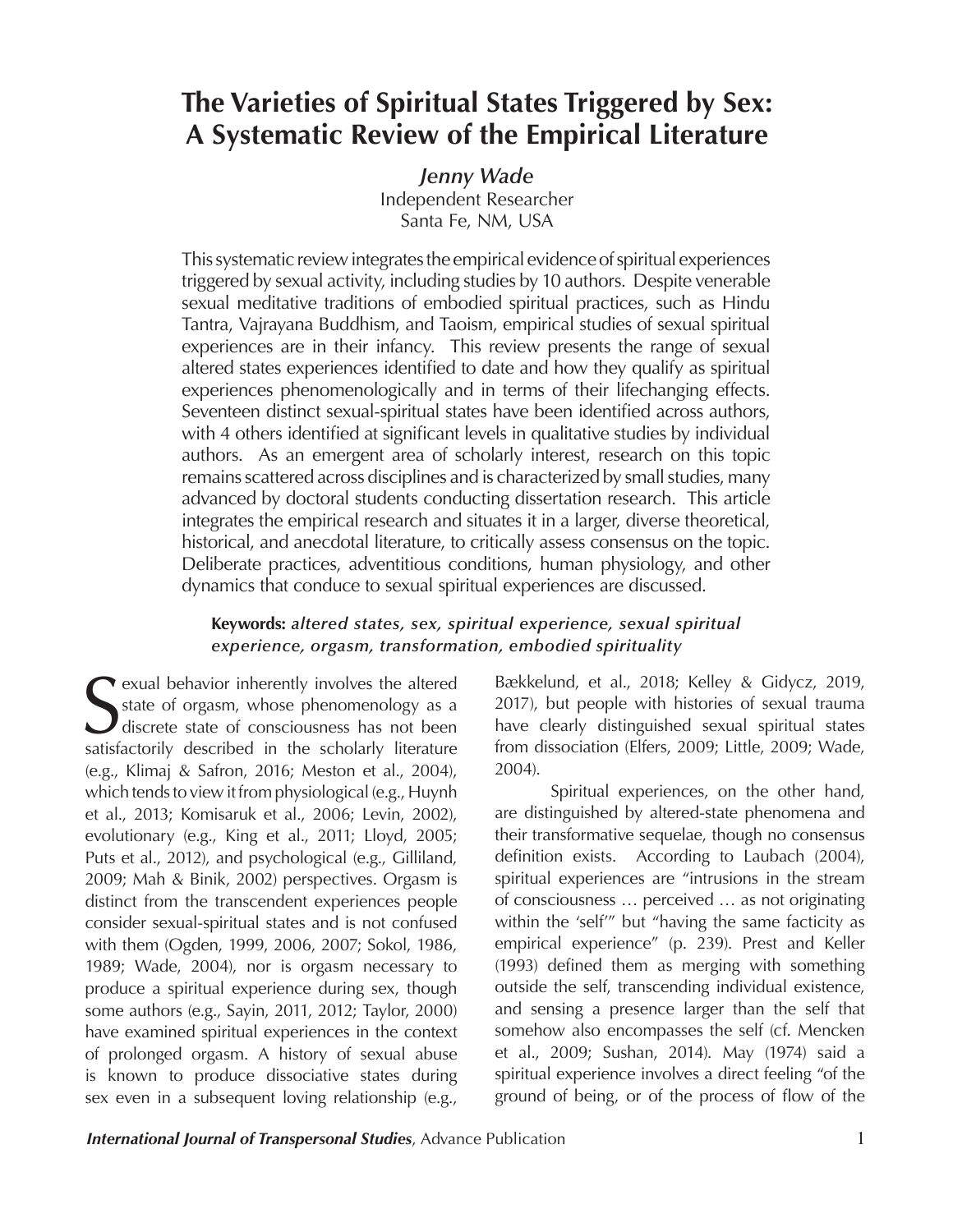universe…in which one feels at one with creation, deeply meaningful, and in pervasive union with all things" (p. 85). Spiritual experiences are "felt as big, boundless, and intense…somehow timeless, open, selfless, helpless, and as basically desirable" (Selvey, 1977, p. 77). Hinterkof (1994) and Myers and Willard (2003) emphasized their transformational effects that cause people to "move beyond former frames of reference and risk change" (Myers & Willard, 2014, p. 149).

Sexually-sparked spiritual states appear to be an innate human capacity, suggested by historical and current documentation. Even without intentionally looking for them, sex researchers (e.g., Maurer, 1994; Ogden, 2006; Scantling & Browder, 1993) have uncovered spiritual experiences, and spiritual researchers (Bragdon, 1988, 1990; Greeley, 1974; Grof, 1975, 1985, 1988, 1998; Kreutzer, 1978, Laskey, 1961; Maslow, 1987) have uncovered sex as a trigger. Embodied spiritual paths such as neo-Tantra deliberately cultivate such experiences (e.g., Bonheim, 1997; Feuerstein, 1989, 1992, 1998). The following section provides a very brief sketch of historical relationships between sex and spirituality.

## **A Brief History of the Intersection of Sex and Spirituality**

The body with its capacity for sensuality has had a tortuous relationship with spirituality. Very little is known about spirituality in ancient hunterforager societies of the earliest days of humankind, when survival needs were a daily uncertainty and little more than half the population reached puberty (Gurven & Kaplan, 2007), and much of what is surmised is highly speculative. Prehistoric finds are difficult to interpret but may reflect a kind of embodied spirituality. For example, Gimbutas (1982, 1989, 1991) alleged that the so-called Venus figurines of females with grossly exaggerated breasts, buttocks, and bellies found from France to Siberia represent "the Goddess" of a Paleolithic huntergatherer fertility cult, but such claims are disputed (e.g., Eller, 2000; Goodison & Morris, 1998; Hutton, 1991; Tannahill, 1980). Almost nothing is known about indigenous peoples' connections of sexuality and spirituality, but their separation into distinct categories is likely a colonial importation (e.g., Hoppál, 1987; Kehoe, 2000; Vitebsky, 2001). Most

surviving indigenous cultures have been so disrupted that direct transmission of their spiritual lineages have probably been lost (e.g., Sigal, 2000, 2011), and the degree to which reconstituted paths, such as neo-shamanism, reflect actual indigenous practices is suspect (e.g., Wallis, 2003; Whisker, 2013).

With agriculture and civilization, religious institutions began to regulate and restrict spiritual access to a priestly class, as well as promulgate norms controlling sexuality. Even today many religions consider sex a distraction from the spiritual path (e.g., Armstrong 1993; Brown, 1988; Faure, 1998; Heyward, 2010; Nelson, 2010; Pagels 1988; Schacter-Shalomi 1991; Tannahill 1980; Waite 1960; Weisner-Hanks, 2000); for some it is a defilement permanently barring humanity from the divine. The religious regulation of sexuality may come from the fact that sex enables anyone—without "benefit of clergy"—to access directly spiritual ecstasy, revelation, and transformation without recourse to a priestly class. Over time, obfuscation and obstruction of sex as a gateway to spiritual experience has been widespread.

The first known text, the *Epic of Gilgamesh*, contains a story of spiritually transformative sex involving Enkidu, a bestial, hairy creature who grazes on all fours and drinks from a watering hole with other animals. By divine command, Shamhat, a priestess of sacred sex, makes love to Enkidu for a week. When they are sated, Enkidu has transformed into a resplendent, partly divine human form: animals now avoid him, he walks upright, his "understanding had broadened" and he became "beautiful…like a god'" (Tablet 1; Kovacs translation, 1989, p. 9). Ritual sex was part of some religions in the ancient Middle East (e.g., Glazebrook, 2008; Lapinkivi, 2008; Lucian, *De Syria Dea*, 28–29; Roth, 2006; Smith, 2008; Teppo, 2008; Zimmerman, 2008), Greece, and Rome (e.g., Avagianou, 2008; Beard, 1996; Keesling, 2006; Latham, 2012; Roller, 1998, 1999). But exactly what sacred sex was in fertility cults and sexual mystery schools like those of Isis, Pan, Ishtar, Cybele, and Dionysus has been lost.

Sex for spiritual purposes still occurs in some Asian religions, notably Hindu Tantra, Vajrayana Buddhism, and Taoism. Although Hinduism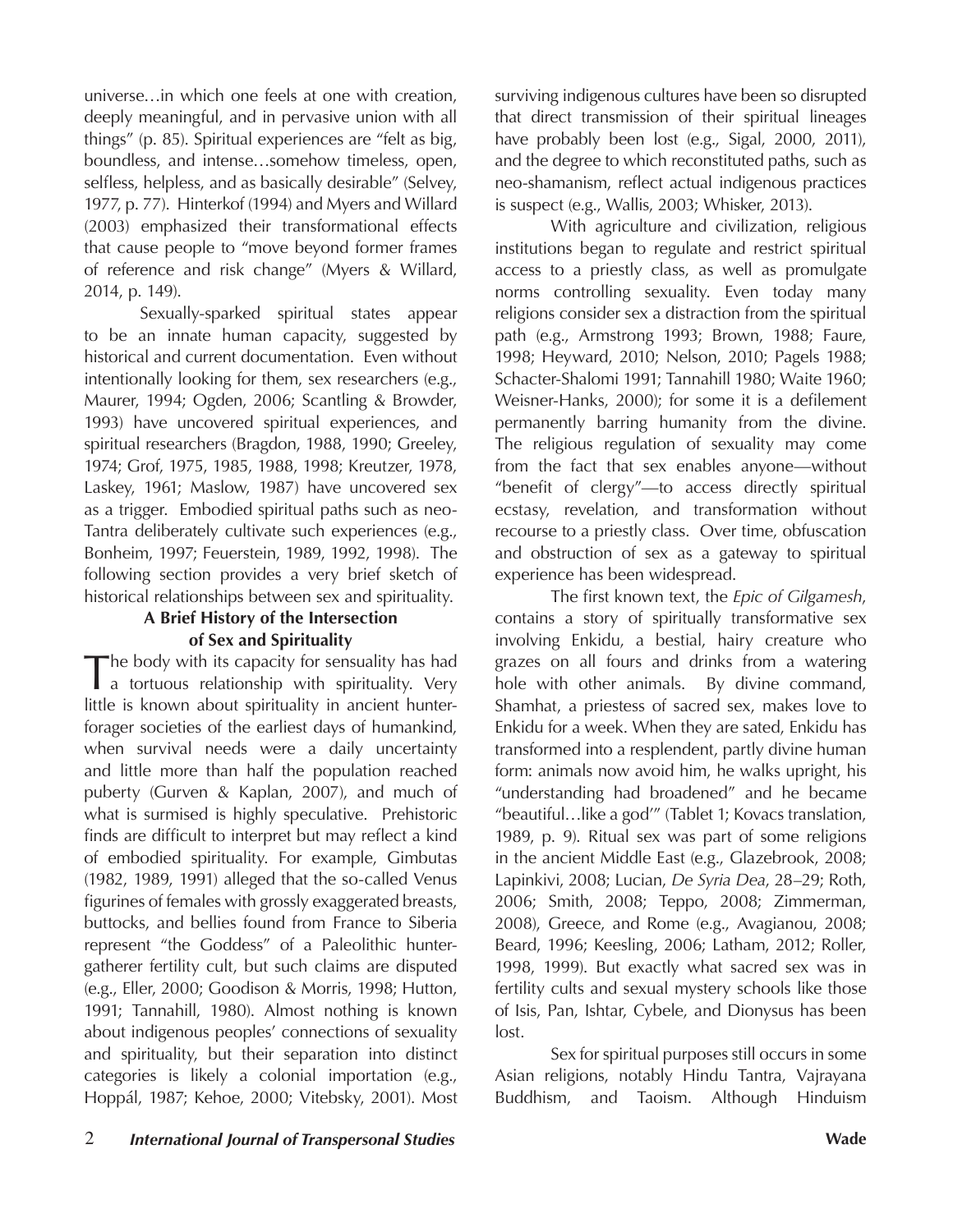prominently features the sexuality of certain deities, fertility rites, and sex technique manuals like the *Kama Sutra*, carnal desire is to be avoided because it ties humanity to the world of illusion (e.g., Courtright, 2006; Kakar, 1994). Spiritual realization is impossible without the elimination of desire, according to Nyaya, Yoga, and Vedanta Hinduism and most classic Sanskrit texts. Tantra, a relatively late, "reverse spirituality" yogic practice, was a rebellion against religious conventions involving engaging in normally forbidden practices, especially sex, to show that Spirit exists even in the unclean (e.g., Courtright, 2006; Parrinder, 1996; Tannahill, 1980; White, 2003). In Hindu Tantra, partnered sex was abandoned as soon as the (male) aspirant learned to manage the subtle masculine and feminine energies of his own body absent coitus to attain realization. Similarly, in Hinayana and Mahayana Buddhism and classic Buddhist texts, such as the *Visuddhimagga*, the successful seeker is celibate, having quashed sexual desire (Cole, 2006; Faure, 1998; Tannahill, 1980; Van Gulik, 1974). Even Vajrayana Buddhism, a Tantric form derived from indigenous Tibetan and Indian roots, requires years of contemplation before seekers can participate in ritualized sexual practices that have more to do with meditation than with lovemaking (Faure, 1998; Gayley, 2018; Van Gulik, 1974). Taoist sex, on the other hand, based on the male and female principles of yang and yin, advocates protracted heterosexual lovemaking to maximize the number and duration of the woman's orgasm while the man withholds ejaculation based on the belief that the man's health and "immortality" are fed by the woman's orgasmic energy and his retention of semen, thought to be irreplaceable life essence (e.g., Kohn, 1992; Parrinder, 1996; Saso, 1997). Taoist sexual practices can, however, involve austerities, including celibacy (Eskildsen, 1998; Komjathy, 2007). It is unclear whether Taoist methods produce spiritual states per se owing to the obscure euphemisms of classic sex manuals (e.g., *Fang-nei-chi*, *I-shin-po*) unless immortality is a cognate for realization*.*

Of the Abrahamic religions, Judaism retained the closest association of sex with spirituality. To this day Jews, especially religious leaders, are supposed to marry and procreate (e.g., Berger, 2006). Marital sex is a religious duty, though sects differ regarding how often to engage in sex and how much to enjoy it (Pagels, 1979; Tannahill, 1980). Kabbalism, a mystical form that emerged in the Middle Ages, viewed coitus as a spiritual act enabling aspirants to participate in the masculine and feminine aspects of God sustaining the cosmos (Ariel, 1988; Berger, 2006; Hoffman, 1992; Waite, 1960).

Jesus is portrayed in Christian scriptures as clashing with the mainstream Judaism of his time by condoning practices that would limit procreation; he forbade divorcing a wife for infertility (Matthew 19:4–6) and connected celibacy with eternal life (Luke 20:34–36). The apostle Paul recommended celibacy as the path to salvation, even in marriage (1 Corinthians 7:1–35). The convention that Jesus and Paul were unmarried Jewish men has called their sexuality into question, including the possibility that they were eunuchs, speculation supported by Matthew 19:12, which suggests the spiritual superiority of males born without testicles or who castrated themselves "for the kingdom of heaven's sake" (e.g., Caner, 1997; Hester, 2005). For that reason, castration—not just celibacy—went in and out of favor during the early centuries of the church (Caner, 1997; Hester, 2005; Ringrose, 1996; Stevenson, 2002) and was practiced by some sects into the  $20<sup>th</sup>$  century (Engelstein, 1999; Tulpe & Torchinov, 2000), including excision of women's and children's genitalia to ensure salvation through sexual purity. Since the first century, orthodox Christianity has viewed sex as an integral part of the "original sin" separating humanity from God—if not the sin itself (e.g., Johnson & Jordan, 2006; Ware, 1997; Weisner-Hanks, 2000).

In contrast, sexuality is consecrated in the Qur'an (e.g., 2:25, 3:15, 4:57), and Mohammed's sexual prowess validated his holiness (Parrinder, 1996). Islam technically considers sexuality a natural, healthy drive in men and women, with the Qur'an condemning celibacy for spiritual purposes (57:27). However, just as Hinduism evolved toward sexual conservatism (Pattaniak, 2007; Söhnen-Thieme, 1996), Moslem scholars increasingly downplayed Mohammed's sexuality (Parrinder, 1996): mainstream Islam became sexually conservative, as reflected in the laws governing contemporary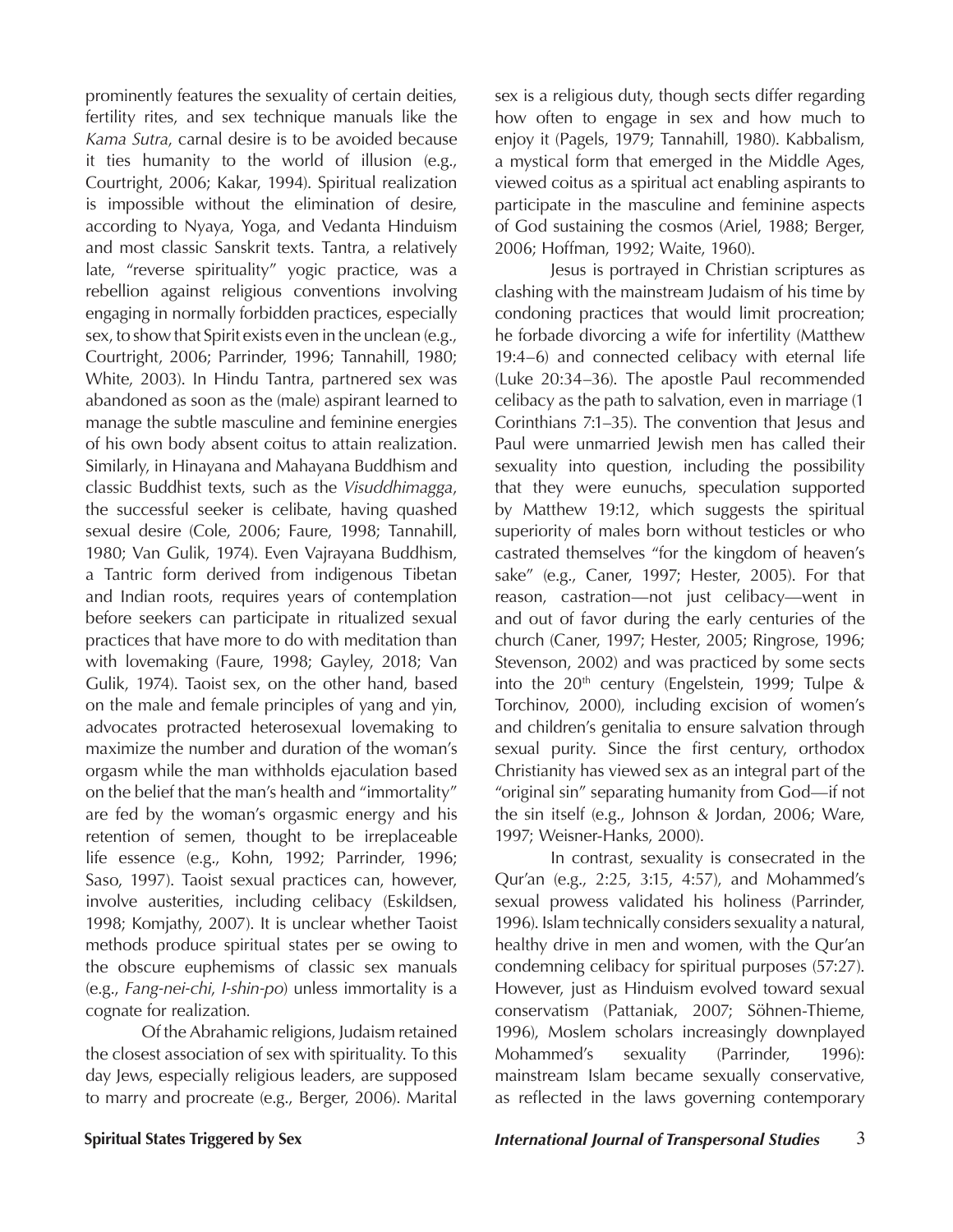Moslem cultures. Mystical forms of Islam, however, include a sacred feminine principle and sacralization of intercourse (Al-Hibri & Habti, 2006). For example, Baul contemplatives liken the spiritual relationship between Allah and Mohammed, between Allah and the seeker, and between the spiritual teacher and seeker to the love between a man and a woman "whose body is the temple of Allah and within whom is the unwritten Qur'an" (McDaniel, 1989, p. 164). Nevertheless, except for obscure Kabbalistic texts, none of the Abrahamic traditions frankly associates spiritual realization with lovemaking.

Presently, mainly in Anglophone and European cultures, the felt need for a more sexually inclusive, somatic spirituality has been expressed in the New Age (e.g., Chrissedes, 2007; Hanegraaff, 1998; Heelas, 1996) and its attendant new religious movements (NRMs; e.g., Dawson, 1998; Kosmin, & Keysar, 2008; Lewis, 2007), including feminist revivals of alleged ancient "goddess religions" and Wicca (e.g., Eller, 2006; Meyers, 2014; Spencer-Wood, 2007) and reconstituted paths, such as neo-shamanism, ritual magic, and neo-Tantra (e.g., Komjathy, 2007; Ley, 2013; Urban, 2000, 2003; Wagar, 2009; White, 2003). With some cultures' increasing acceptance of same-sex liaisons and variety in gender expression, the heteronormative male-female, masculinefeminine dualities central to classic religious traditions are giving way to greater recognition of sexually ambiguous and/or hermaphroditic, third-gender constructs always recognized as sacred incarnations in some traditional cultures (e.g., Gudorf, 2010; Henriques, 1962; Hutchins, 2002), such as the *hijras* and *jogappas* of India (e.g., Loh, 2014; Nanda, 1999), the *berdaches* or Two-Spirit people of Native America (e.g., Jacobs, Thomas, & Lang, 1997; Zuber-Chall, 2012), and the *nat kadaws*, *meinmasha*, *acault* or *achauk* of Myanmar (Coleman, Colgan, & Gooren, 1992; Ho, 2009). Whether any of the sexual practices of newer paths, such as the Wiccan *heiros gamos* (Great Rite; Wagar, 2009), produce transformational spiritual experiences is unknown.

The following sections present the empirical research on altered states triggered by sex that may represent the natural range of human potential for such experiences and why people consider them spiritual.

### **Contemporary Research on Sexual Spiritual Experiences**

 $\Gamma$  ystematic exploration of sexually produced  $\bigcup$ altered states began a few decades ago with a dissertation by Sokol (1986) interviewing 4 male and 4 female Tantric practitioners about transcendental states they had experienced during sex. The next study, which gained some publicity, was an extension of Scantling's 1990 dissertation showing a positive relationship between women's sexual enjoyment and proclivity for sexual fantasy and absorption, in which she interviewed 68 women who scored high on absorption and uncovered altered-state phenomena she called "supersex": vivid imagery related to energetic sensations, timelessness, loss of self-awareness, a sense of oneness and safety, and preternatural knowing (Scantling & Browder, 1993, pp. 45–54).

A burst of studies followed. Sex therapist Gina Ogden (1999, 2006, 2007) administered a self-devised survey on sexuality and spirituality to one of the largest sex-study samples  $(N = 3810)$ . Some items asked whether participants associated certain descriptors with sexual or spiritual satisfaction, such as "Oneness with nature" and "Oneness with a power greater than self" (Ogden, n.d.), and many participants contributed narratives of their experiences. Ogden, who disclaimed being a scholar, never formally analyzed her data but did publish some descriptive statistics, very general qualitative themes, and case histories (1999, 2001, 2006, 2007), which mention sexual-spiritual experiences. About the same time, Wade (1998, 2000a,b, 2001a,b, 2003a,b, 2004) conducted the first phenomenological study specifically on "transcendent, mystical, nonordinary or altered states" during partnered sex when not using psychotropic drugs or sexual-meditative techniques (2001b, p. 103), culminating in a saturation sample of 91 men and women. MacKnee published his dissertation study (2002), an eponymous phenomenological investigation of the "profound sexual and spiritual encounters" of ten "practicing Christians." Taylor's (2000) dissertation tested the hypothesis that expanded orgasms (defined as intense, whole-body orgasms lasting from minutes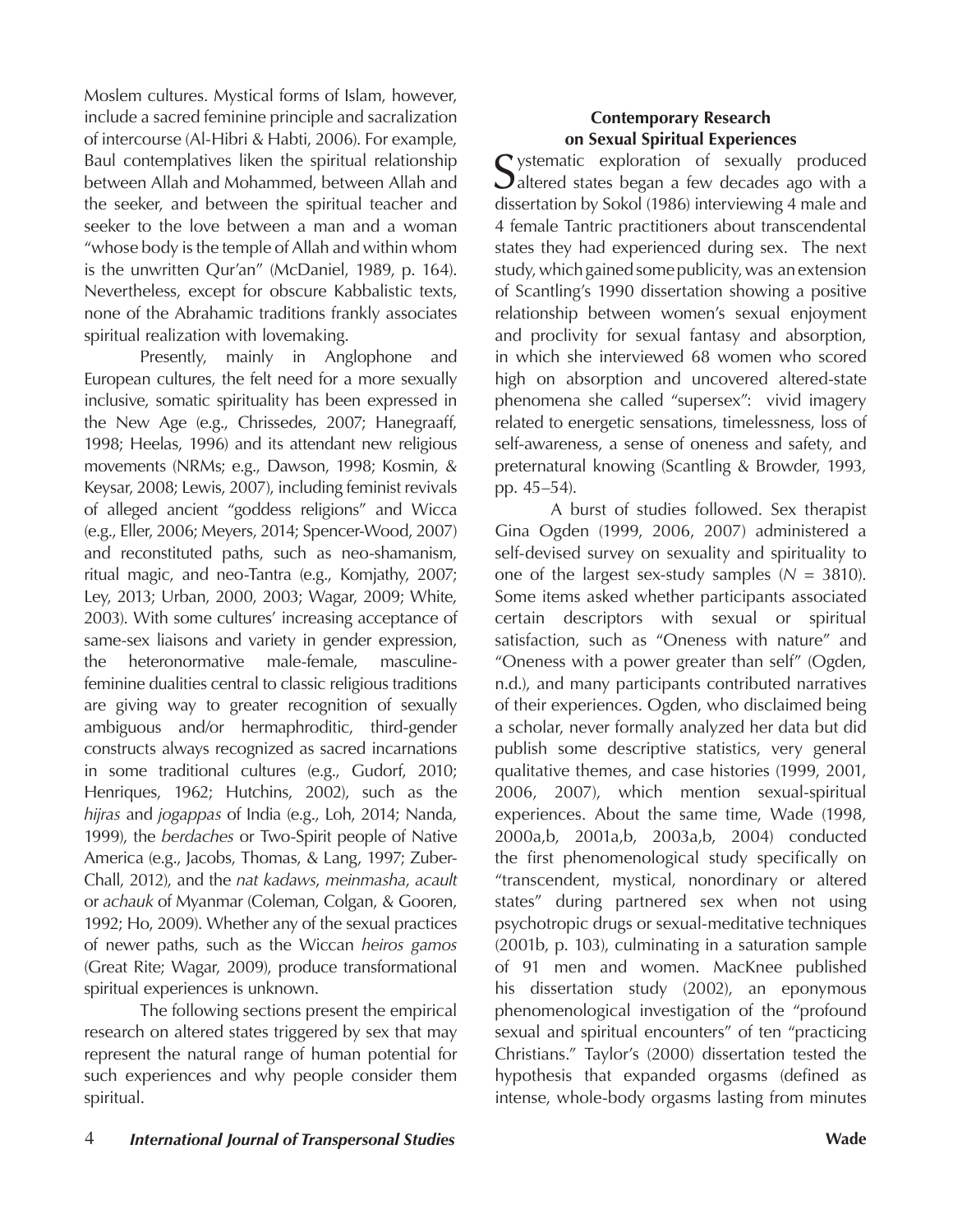to hours) would produce transcendent states (pp. 254–255), which she examined by administering a self-created survey of sensory, cognitive, emotional, and spiritual items rated on a Likert scale of frequency to 44 men and women who had expanded orgasms. Sample spiritual items were: "Have you experienced psychospiritual birth?" and "Have you experienced that, as personal boundaries dissolve, you merge with the Divine?" (p. 256).

About a decade later, Little's (2009) dissertation study replicated Wade's (e.g., 2004) method with a saturation lesbian sample, and Elfers, also in a dissertation (2009), interviewed a small sample who had experienced transcendent states during sex and then cultivated them as a spiritual path. Similar to Taylor's (2000) approach, Sayin (2011) administered to 47 women a survey of 72 "subjective feelings or ASC [altered state of consciousness] patterns experienced in a single, multiple, and/or prolonged ESR [expanded sexual response] orgasm" (p. 884). He did not provide the rating scale nor a statistical analysis of his findings. Not all items reflected altered-state phenomena, and many were overlapping constructs, such as: "warm feeling," "physical warmth feeling," and "feeling hot" (pp. 885–886). Brushing over these problems, his sample reported the following likely altered-state phenomena occurring more than 75% of the time during protracted orgasms: "depersonalization," "sensation of flight," "blissful, blessed feeling," "intense love," "intense euphoria," "extreme excitement coming from inside," "peaceful state of mind," "spiritual warmth feeling," "feeling of losing oneself totally," "feeling of rising, moving up," "dissolving into the partner," "feeling the body and mind extraordinary," and "extreme feelings of love and bursts of love to the partner" (pp. 885–886). Sayin revised and expanded the survey (2012), without correcting the above problems but adding these likely altered-state items (none defined): "cessation of time," "distortion in space-time continuum," "outof-body experience," "astral voyage," "near-death experience," "spreading feeling," "losing the soul feeling," "soul outside," "becoming wild," "feeling animal/animalism," "seeing different colors," "seeing flaring of lights," "white or colored flashes," "seeing different geometrical objects," "traveling to different lands," "voyage to unknown places," "unifying

with environment and universe," "déjà vu," "unreal feeling," "surreal feeling," "opening into a surreal universe," "seeing cartoon characters/short cartoon movie," and "mystical experience" (p. 706).

To date, research of the states produced by sexual-spiritual paths, such as Taoism or Tantra, has been limited to anecdotal accounts and small studies (e.g., Bonheim, 1997; Elfers, 2009; Feuerstein,1989, 1992, 1998; Holbrook, 2008; Kruse, 2002; Sokol, 1986, 1989) but it is consistent with the research on adventitious experiences , suggesting that much of the range of humanity's potential for sexual spiritual experience has likely been identified.

# **A Systematic Review of the Empirical Literature**

This systematic review was conducted in five steps (Khan, et al., 2003): framing the question; identifying relevant work and abstracting information; assessing the quality of the information; reviewing and synthesizing the results; and interpreting the findings. The primary research question was: what is empirically known about the range of spiritual experiences triggered by sex and their transformational effects? The results were interpreted considering the literature on factors that may conduce to creating sexual-spiritual experiences.

EBSCO, ProQuest, Oxford, and Taylor & Francis databases and open-source online resources were searched using a series of key words in different sections of a study report: sex, sexuality, spiritual, spiritual experience, spirituality, altered states, ecstasy, ecstatic states, transcendence, transcendent experience, peak experience, and so forth. Boolean logic "and" and "or" were employed, such as "sex" and "spirituality" and "spiritual experience" or "altered-state experience." Titles and abstracts of all identified papers were read, and only those that represented empirical studies that included qualitative descriptions of spiritual experiences launched by sex were included; sometimes those descriptions derived from survey items developed by the authors. Out of 37 articles reviewed for inclusion, the final data set included studies by 10 authors: Elfers (2009); Holbrook (2008); Kruse (2002); Little (2009); MacKnee (2002); Ogden (2006, 2007); Sayin (2011,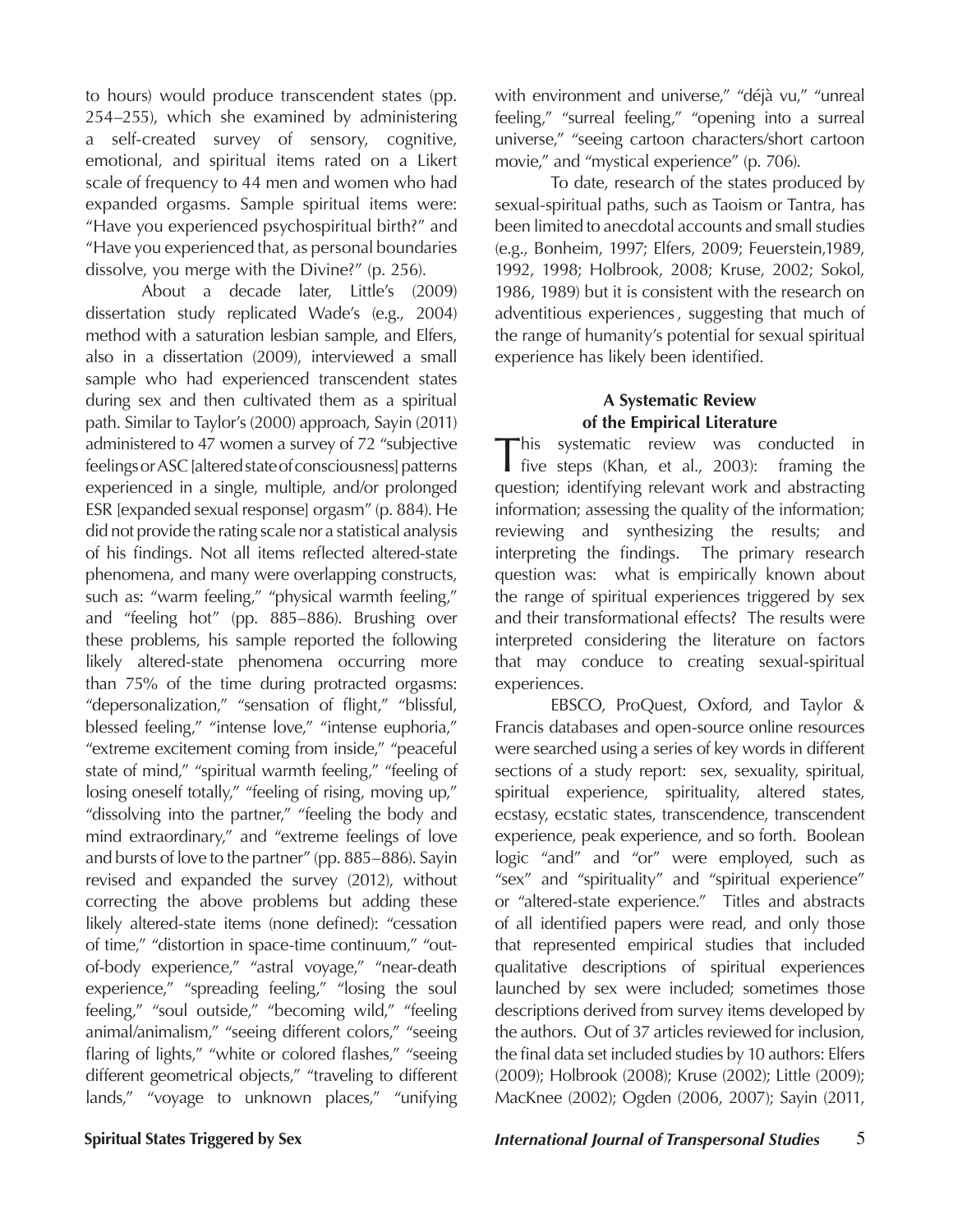2012); Sokol (1986); Taylor (2000); and Wade (1998, 2000a, 2000b, 2003a, 2004). With the exception of Ogden's study, conducted through a national women's magazine survey, all were purposive samples involving people who claimed to have had alteredstate/spiritual experiences during sex. The sample is skewed toward women, even without certainty that Ogden's huge number (2006) was actually all female; eliminating her sample entirely, the dataset represents the experiences of 289 individuals. Table 1 summarizes the sample composition.

The quality of the articles varied substantially in this nascent field, with much of the work done by nascent scholars, per the previous section, a commentary on the newness of the topic and its largely countercultural status. Empirical studies including any rich phenomenological descriptions of sexual spiritual experiences systematically gathered were accepted, including descriptive survey items. Information was abstracted and analyzed using the authors' descriptions and classifications of their data and comparing them to the sexual-spiritual state classification system developed by Wade (2004) through an analytical comparison with Grof's (1988) altered-state schema (Wade, 2000b) and White's (1994, 2001) exceptional human experiences (EHEs; Wade, 2000b, 2003a). In qualitative studies, behavioral definitions of themes were examined and compared and qualified with the actual interview transcript quotes to assess the match between the data and the classification categories.

## **The Varieties of Spiritual States Triggered by Sex**

The spiritual experiences are presented descriptively, in descending order of frequency.

*Kundalini.* Recognized in Tantric traditions, these energetic experiences appeared in all the studies (Elfers, 2009; Holbrook, 2008; Kruse, 2002; Little, 2009; MacKnee, 2002; Ogden, 2006, 2007; Sayin, 2012; Sokol, 1986; Wade, 2004, and probably Taylor, 2000). They were defined (Wade, 2004) as here-and-now, involuntary, nonordinary percepts of energy in the absence of a discernible stimulus, especially sensations of bodily heat and liquefaction, subtle force fields, illumination, unusual spontaneous movements (Tantric *mudras* and *kriyas*), and glossolalia, documented in Christian traditions. According to one of Kruse's (2002) participants, "I feel energy bursting out of my heart and then shooting out of my hands. My hands will just really start to get very vibrant and hot" (p. 57). A woman in Ogden's (2006) sample was "bathed in warm, golden light—light so bright I could see it through my closed eyelids…." (p. 105).

We would spontaneously start speaking in tongues….and when that started happening, it was another signal that this wave of energy is coming over us, through the different movements of my tongue or different hand gestures, perhaps mudras.—Leona (Wade, 2000b, p. 115)

| <b>Author</b>                                                                        | M       |          | Total | <b>Selection criteria</b>                                         |
|--------------------------------------------------------------------------------------|---------|----------|-------|-------------------------------------------------------------------|
| <b>Elfers</b>                                                                        | 4       | 4        | 8     | Had/cultivated transcendent sexual experiences                    |
| Holbrook                                                                             | 4       | 9        | 13    | Practiced tantric/meditational sex                                |
| Kruse                                                                                | 10      | 10       | 20    | Practiced sacred/tantric sex                                      |
| Little                                                                               | 0       | 69       | 69    | Had altered/transcendent sexual experiences                       |
| MacKnee                                                                              | 5       | 5        | 10    | Practicing Christians had spiritual encounters during sex         |
| Ogden                                                                                | $\star$ | $^\star$ | 3810  |                                                                   |
| Sayin                                                                                | 0       | 47       | 47    | Had expanded sexual response orgasms                              |
| Sokol                                                                                | 4       | 4        | 8     | Practiced tantric sex                                             |
| Taylor                                                                               | 22      | 22       | 44    | Had expanded orgasms                                              |
| Wade                                                                                 | 38      | 53       | 91    | Had altered-state, transcendent, mystical experienc-es during sex |
| $T_{\rm eff}$ . A control of $\Delta t$ and $\Delta t$ and $\Delta t$ and $\Delta t$ |         |          |       |                                                                   |

**Table 1.** *Study Sample Composition***.** 

**(Note: \*Ogden did not report the sex breakout of her survey published in a national women's magazine, nor were there any qualifications for participation**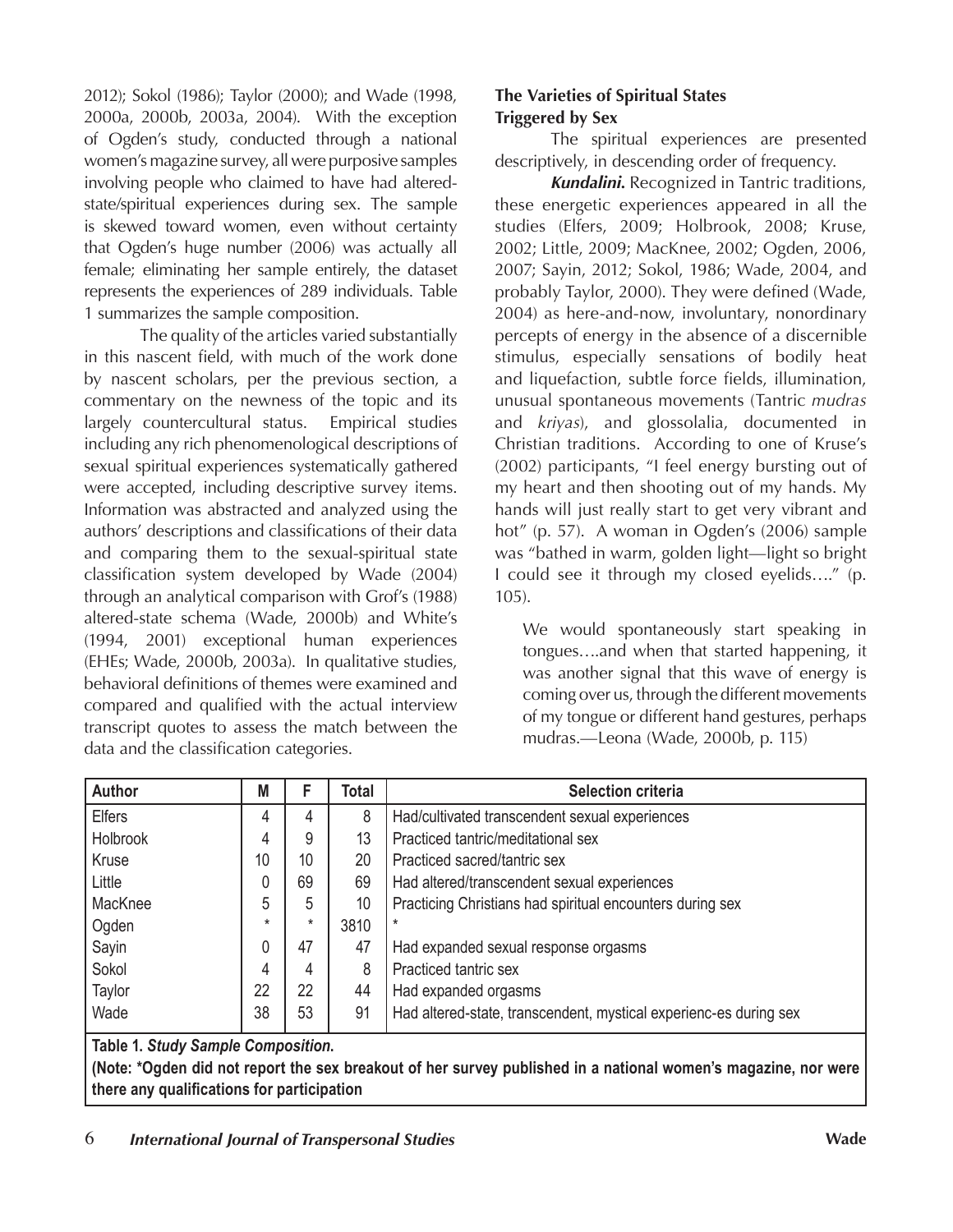*Merging with the partner.* The next most mentioned (Holbrook, 2008; Kruse, 2002; Little, 2009; MacKnee, 2002; Ogden, 2006, 2007; Sayin 2012; Sokol, 1986, 1989; Taylor, 2000; Wade, 2004) was merging with the partner, defined as a dissolution of somatic spatial boundaries and a blending of personal agency with that of the partner, so that individuals were unable to say which person was causative in the lovemaking (Wade, 2004). Frequently perception of the here-and-now shrank until the blended lovers became the complete locus of experience.

F. was laughing a little bit, then I was laughing, then she was laughing, and you couldn't tell, I mean the way we were laughing was exactly the same pitch and cadence and you lose the ability to tell where the laughing is coming from. It's not her laughter or my laughter but just laughing is happening. (#8, M.). (Kruse, 2002, p. 58)

I couldn't even tell whether I was making love to her or being made love to. I can hardly even tell you what our physical bodies were doing because it was like our bodies were part of the flow and ebb of all this energy and Spirit body. We were all mixed together in this mysterious, melting dance…. one moving, touching mass of energy and awareness, not two separate poles of consciousness….I sort of felt like a woman *and* a man…where all we were was one being, one love, kind of a melting together.—Kyle (Wade, 2000b, pp. 108–109)

*Unio mystica.* Unitive experiences had the same hallmarks theistic contemplative paths describe as realization: the nondual dissolution of time, space and agency sensed as a total identification with the Absolute (God; Wade, 2004). Awareness is formless, dimensionless, infinite, and suffused with light and bliss, described in Western mysticism. Little (2009) and Wade (2004) reported it, and possibly Elfers (2009), Holbrook (2008), Ogden (2006, 2007), Sokol (1986, 1989), and Taylor (2000), but even their published transcripts make it difficult to ascertain whether their participants were truly in a nondual state.

There is only a fragment of my own personal consciousness left because I feel as if I am entering God, or God is entering me, that I am blazing with the energy of God and pouring that energy back into my lover, and worshiping her and God at the same time, and then thoughts spin out and there is only That—the utterly inexpressible, the union with the Source of all, and a kind of divine annihilation.*—*Blake (Wade, 2001, p. 44)

Once I came out of it, I knew I had been there, but not when it happened…. Everything was dropping away, no sensory perception and there is no way to describe it. There was nothing but union in that moment, but I couldn't tell you union with what. And immediately afterward were the tears, tears of joy, incredible joy that I felt the privilege of having this incredible gratitude and awe.—Marta (Wade, 2000b, p. 117)

**Transports.** Transports (Wade, 2004) occurred when a person seemed to be involuntarily displaced to another location through altered visual imagery and somatic sensations of weightlessness (floating), forward motion (flying), or both through more or less recognizable terrestrial or celestial environments. Locomotion was three-dimensional, rather than planar, such as flying through outer space or swimming beneath the sea. Holbrook (2008), Kruse (2002), Little (2009), Sokol (1984), and Wade (2004) reported this phenomenon, and Sayin (2012) included descriptors of travelling to "surreal" and "cartoon landscapes" (p. 706). One of Holbrook's (2009) participants said, "I could feel myself moving and then I/we were in the center of the universe with billions of galaxies and stars" (p. 105). Another said, "First there was the feeling of plunging and then falling, and then floating and tumbling, and then seeing what was around me, the planets, and then becoming aware that I wasn't in the body" (Sokol, 1986, p. 164). Jill said, "[W]e were like dolphins in the water. I saw other fish….The water was very blue, and it was extraordinarily peaceful, joyful" (Wade, 2000b, p. 111).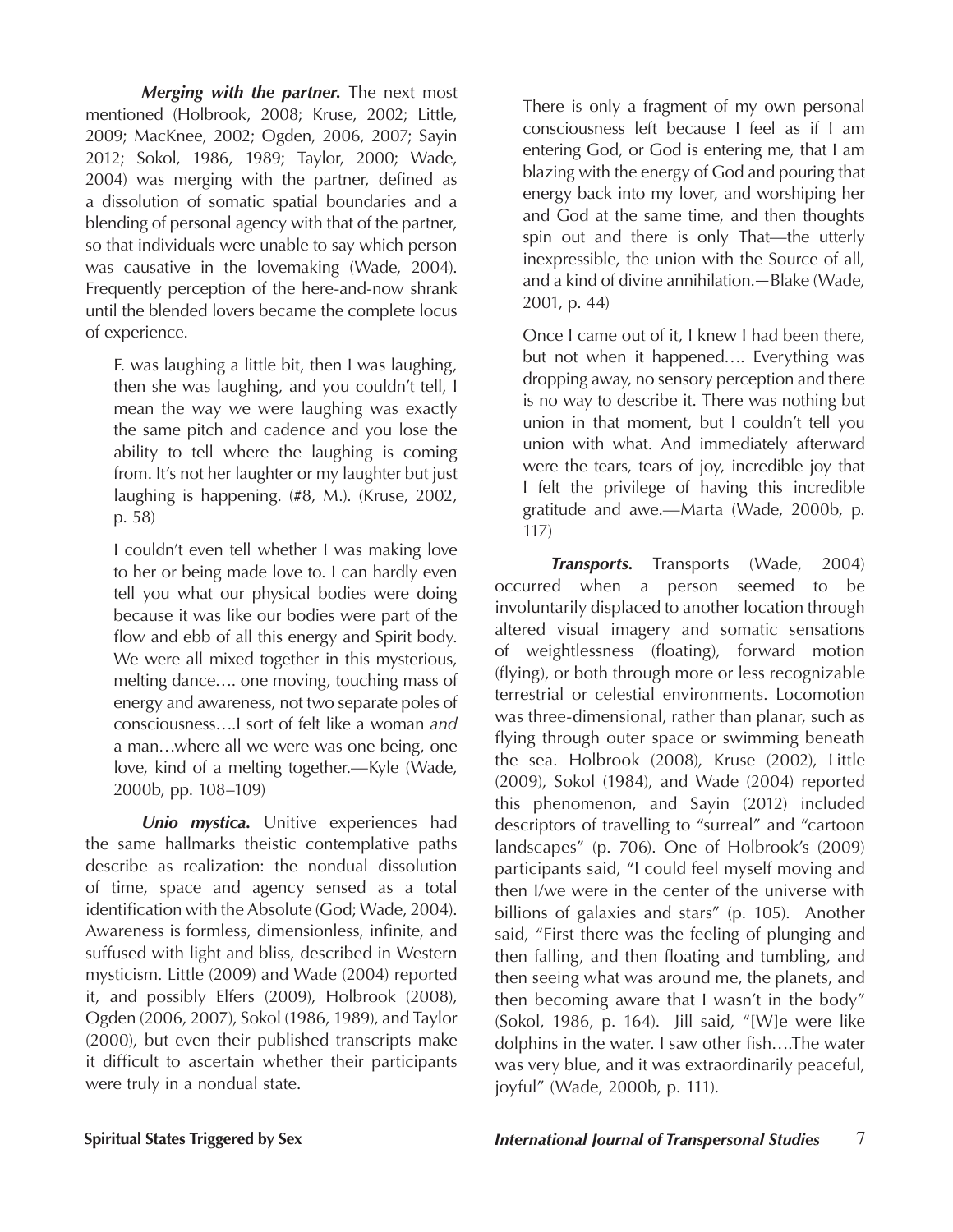*Out-of-body experience (OOBE).* Sexually triggered OOBEs (Wade, 2004) fit the parameters of this common altered state (e.g., Alvarado, 2001; Irwin, 1981), which occurs in the here-and-now when the sense of self and visual perspective nonvolitionally move out of the body. Ego was continuous through the realistic change in vantage point to a location outside and usually above the body, a finding reported by Elfers (2009), Holbrook, (2009), Kruse (2002), Little (2009), Wade (2004), and possibly Sayin (2012).

We were… just kissing and caressing and …I experienced myself…out of my body, above us, looking down and watching the experience….I just felt like myself, the only odd thing was I was above myself, watching myself…. I was fascinated in a positive way, but also very curious as to what … was going on. (Noel) (Little, 2009, p. 99)

*One with nature.* Merging with all of the natural world (Wade, 2004) was a diffuse state involving loosening of ego boundaries and agency in the here-and-now. The observing, agentic self is expanded and identified with all the natural world, erasing the "separateness" of humanity, a state described by Elfers (2009), Holbrook (2008), Ogden (2006), Sayin (2012), Taylor (2000), and Wade (2004). One of Holbrook's participants said, "I felt connected to the universe and everything in it all at once. Yes, the universe was my body. Every being, plant, animal or mineral was inside my awareness" (p. 117). Adam in Elfers's (2009) study said, "It was just this very intense union with everything…the trees, the wind—everything that was there" (p. 80).

Little (2009) distinguished a state called *oneness* from Wade's (2004) *oneness with nature* characterized by a dualistic, all-encompassing state of non-separation (pp. 102–103). It is hard to tell exactly how the two states differ from this definition, but Little's (2009) examples seem less relational and more spatial. For example, one respondent said, "I was … being one with the universe….Warm and blissful.…No boundaries…just the universal place, no space and time really" (p. 103). Another said: "I felt a tremendous amount of joy, jubilance …. my body boundaries encompassed the entire universe….I was inside everything…." (p. 103).

*Trespasso.* A visual hallucination common to numerous esoteric traditions, *trespasso* was defined (Wade, 2004) as involuntarily perceiving another face, head, or succession of faces or heads (usually but not always human) superimposed on the lover's in the here-and-now. People usually interpreted them as the partner's past-life personalities (e.g., Kruse, 2002; Ogden, 2006; Wade, 2004), or a more perfect, younger, or archetypal divine version of the partner (Little, 2009; Sokol, 1986; Wade, 2004). For example, Vivian saw "my lover's face morph into all these different faces. [There] might be 20 different faces….some are more memorable than others, so I'd recognize them when they came up again" (Wade, 2000b, pp. 114–115).

I am going to be sixty-five this year ([and my partner is] fifty-three) and when we make love, I feel like we are in a time warp, he just looks so young. It's… like we started our lives together in our twenties instead of our fifties. (#6, M.) (Kruse, 2002, p. 58)

*Magical connections to nature.* This classification (Wade, 2004) refers to entrained, shared agency with entities in the natural world perceived to possess their own intelligence, which was blended with the participant's sense of self. One woman "became" "a starry night" (Ogden, 2006, p. 93), another woman felt herself and her lover becoming the redwood trees that surrounded them (Little, 2009, p. 97). Some of Taylor's (2000) and Sayin's (2012) survey items suggest this state.

*Shapeshifting.* Shapeshifting (Wade, 2004) was a form of possession in which individuals in the here-and-now experienced an involuntary alteration in their sense of self and agency being taken over by another, typically an animal. Mentation altered with such vividness that the body was perceived to have changed appearance and proprioception, most often during rough sex. Sayin (2012), Sokol (1986), and Little (2009) reported this phenomenon, which is similar to states cultivated in hunting, theatre, martial arts, warfare (Farrer, 2009, 2014), and shamanic traditions (e.g., Cebrián, 2010; Howard, 2014; Vélez, 2015; Winkelman, 2010).

With that [electrical charge sensation] comes a power and a strength that makes me feel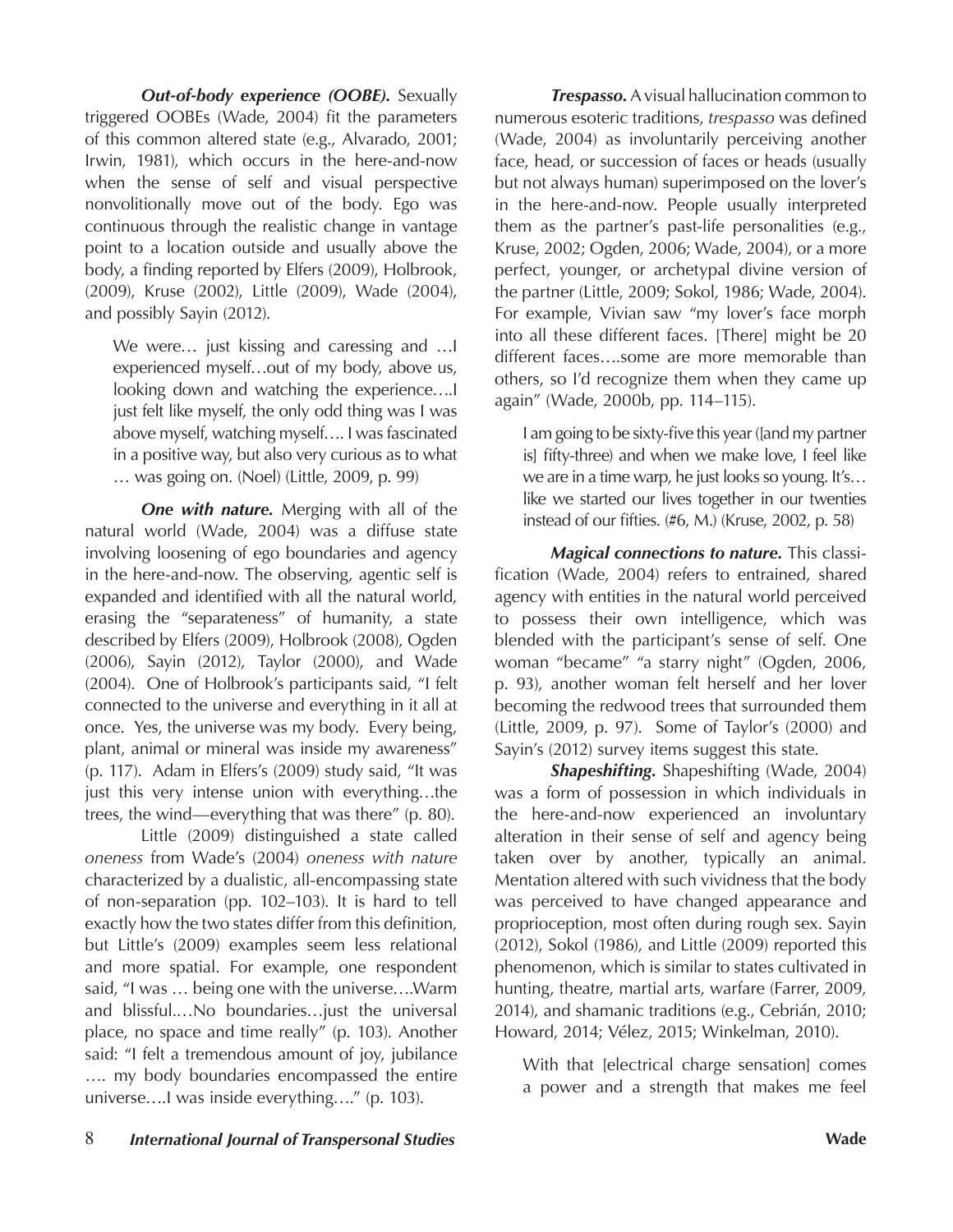invincible, like [I] could run through the woods and jump over trees any time now…. If I'm the wolf, my hips and butt and legs, especially the tops of my legs where the quadriceps are, feel different. Definitely leaner, sinewy—…kind of like a haunch sort of a musculature so you could spring. When I'm a wolf, it seems easier to move and jump about, and when I'm a bear, it doesn't. As the bear, I feel the weight of the head, really, really big, and very, very heavy.— Kim. (Wade, 2000b, p. 110)

*The Third Presence.* Using a phenomenological construct by Jungian analyst John R. Haule (1990), Wade (2004) classified the felt sense of an autonomous, invisible, intelligent, impersonal field or force that seemed to exist between the lovers and arise from their union as a Third Presence. The Third seemed to be co-created by the partners' interaction but impervious to deliberate manipulation. It occurred in the here-and-now with intact agency and normal causality. The Third was variously a sacred entity, such as the Holy Ghost; a hallowed atmosphere of beatific sensations and emotions; and a beneficent state of mind, likened to a state of grace. MacKnee's (2002) Christian sample described it as the presence of God felt as an "intimate friend" and a "loving, caring parent" (p. 238). One participant said, "I'm praying and God is talking to me and we're having sex at the same time" (p. 237).

I don't mean… looking upon my partner as being sacred, something more than that. It felt like the two of us have entered into a communion with something much larger than either one of us. Or even both of us together. (C.S.) (Little, 2009, p. 98)

*Visions.* Visions were subjective, nonvolitional imagery of entities superimposed on the here-and-now distinct from the person's mentation, though they did not overtake the psyche (Wade, 2004). The entities were human (usually dead loved ones) or supernatural beings, interpreted as angels, demons, or deities, a finding reported also by Ogden (2006) and Little (2009). Sayin's (2012) sample additionally reported seeing geometric

patterns and shapes, common to ingesting hallucinogens, such as peyote and psilocybin.

> I saw a vision of my uncle's sister, who was the original owner of this cabin, she and her husband. The sense…was that they were very happy that there was so much love in the place where they'd spent time together…The whole experience was very moving…I don't normally see people who have passed away. (Kelly M) (Little, 2009, p. 94)

> All of a sudden, I heard this horrible roar… and a serpent came out of the water, the rainbow serpent, and he dived back in and I could never quite see its head, but I could see its body where it came in and out and in and out. It was frightful and beautiful, shimmery, very bright.—Natasha (Wade, 2000b, p. 116)

*Past lives.* Past lives involved the involuntary sense of being transported to different, past locations in the bodies and personae of other individuals (Wade, 2004; cf., Kruse 2002, Little, 2009; possibly Elfers, 2009). Participants identified with their alter-egos, some of whom were believed to be their direct lineal ancestors, moving through detailed biographical events. These experiences often had unhappy endings. Although Kruse's sample (2002) reported insight about the past lives at the time ("Both of us could see our past lifetimes together and just what this relationship meant," p. 57), Wade's (2004) participants did not. During sex on their second date a couple relived Victorian-era lives in which they fell in love, had an adulterous affair that resulted in a pregnancy, lost the child, and split up. The couple consciously rejected reincarnation and found the whole experience distressing. They married, but after many years were separating at the time of the interview.

The story was dictating to us, like watching a movie, and you don't get to change it if you don't like what's going on….I didn't see any similarity in it with us at that time, though it did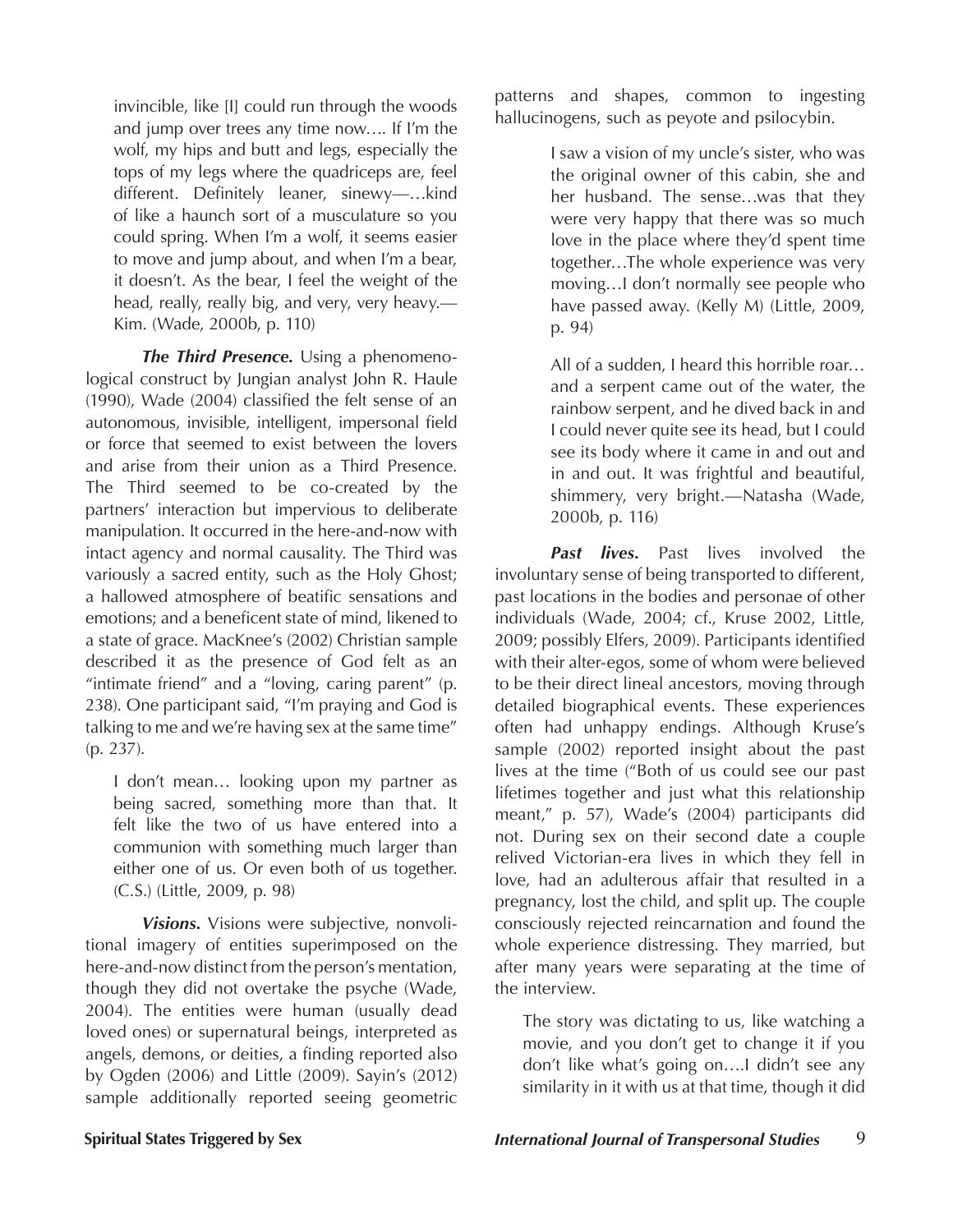say something about why we felt so compelled to be together…why we felt so familiar, like we'd always been together…. The rational part of me dismissed it. [Now] I believe we were given an opportunity to be with each other in a different context, but we haven't been able to do it. We made the wrong choices again in this lifetime. It's too painful to continue.— Carolyn (Wade, 2004, p. 113)

*The Void.* Wade's (2004) construct of the Void was taken from Eastern, nontheistic contemplative traditions. Void experiences involved impersonal nonduality of time, space and agency sensed as the primordial emptiness that underlies yet constitutes the cosmos. It is a formless, dimensionless, infinite awareness that may or may not be accompanied by light and bliss. Little (2009) identified this state, and Holbrook (2008) and Taylor (2000) may have, though their data are not unequivocally nondualistic.

> There was no such thing as any of these things except for that space I was in, and it was kind of the whole idea of being there now but it was just like black space…I had no understanding of me,…no ego … there's nothing… it's even before beginner's mind, beyond beginner's mind, really nothing…. everything that I knew about reality, the world, was gone. It didn't mean a thing…. There was nothing in my head, my head was an empty space.... (Lola) (Little, 2009, p. 101)

> There was this dissolvingness, and this losing of boundaries. And then there was this incredible nothingness and everythingness. Out of this feeling of nothingness and noself, there was yet all possibility and all potentiality….no time and no space…. an awareness of something and nothing all at the same time….There was just a more complete sense of really pure awareness, just no sense of self. The completeness of the nothingness was enormous.—Ann (Wade, 2000b, p. 117)

*Clairsentience.* In clairsentience (Wade, 2004), a fully developed cognitive revelation seemed to come from nowhere. People variously described it as "knowing everything" and "realizing the truth" (p. 275). Typically the revealed knowledge concerned sudden comprehension of previously hidden relationship dynamics, usually negative. Despite that, the revelation was accompanied by feelings of inner strength, resilience, and resolution. Some experiences suggested precognition. For example, a woman who was delightedly resuming a relationship that had been suspended for years, suddenly saw the future:

> The feeling was of liberation… opening to another unknown dimension of experience…. I was lifted into a dimension of truth beyond ordinary rational understanding, wherein I knew it [current vision of the relationship] to be the realm of false hope. The disjunction of this overwhelming feeling … was not at all upsetting. There was a refreshing calm that … stayed with me for days.—Leah (Wade, 2000b, p. 114)

Holbrook (2008) possibly mentioned this phenomenon, and Little (2009) identified it.

**Telepathy.** Telepathy, the ability to access the unspoken thoughts and feelings of others (Wade, 2004), occurred in normal spatio-temporal and agentic conditions. Respondents mentioned verifying their telepathic insights with the person involved, usually the partner. Kruse (2002) and Little (2009) reported this effect. "I heard her speak in her voice but her lips didn't move, I'm looking at her, I thought this is really kind of odd, and it kept happening….we were able to read each other's minds…." (Little, 2009, pp. 99–100). In one case (Wade, 2000b), a man making love with his date at a party suddenly knew that his best friend, also at the party, needed help.

I went into an emptiness, and … an awareness came to me that Tom was in danger…. So I immediately came back into my body….

I started running down the street throwing on my clothes….As soon as I turn the corner, there's this mob of people. In the center of it was Tom and this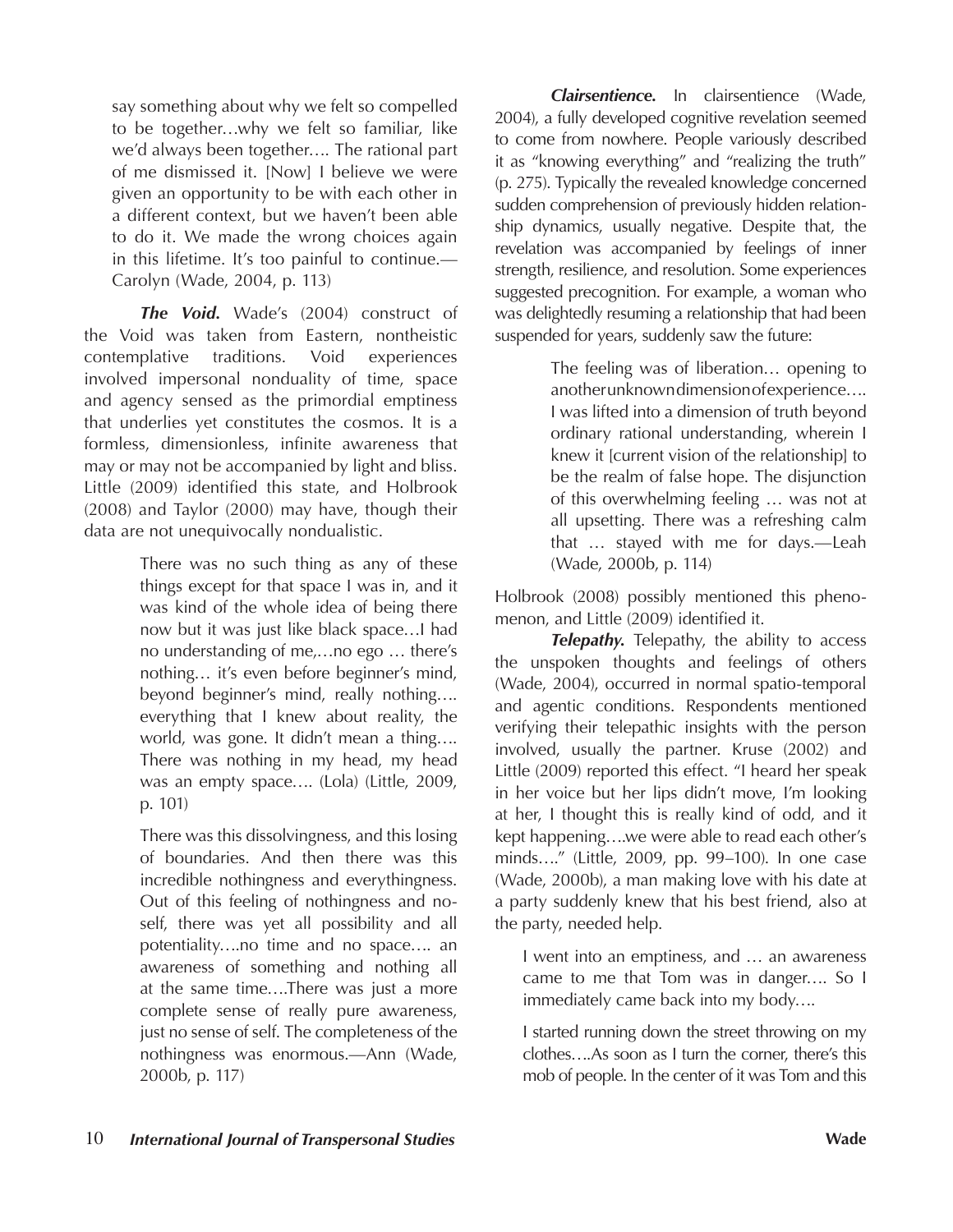huge Hell's Angels type of guy brawling with him. Without hesitation—and I'm just a little guy—I lunged. I just jumped on this guy's back, trying to get him in a headlock. He was a huge, huge fellow.... but I just had this tremendous energy.... That evening, Tom said, "You should really be hurting"…. I was not bruised or in any kind of physical pain out of the experience, during it or afterward.—Esteban (Wade, 2000b, pp. 111–112)

*Channeling.* Similar to Grof's (1975, 1985) *group identification* or *group consciousness*, Wade used *channeling* for the here-and-now sense of having the psyches, especially the emotional experiences, of a nameless group of people pour through the person in a manner that resonated with the individual's experience but was clearly not their own, a phenomenon also reported by Little (2009).

They feel like they're very, very close, all women. Not an identity, but *all women*. My identity falls away, and I'm identified with all women now and back in time, and their state of mind. There's not a separation…. A sense of rapture that came from so many different places, and how wonderful it was to have that…and that sense of unity [with all women].—Kristin (Wade, 2000b, p.109)

**Deity possession.** In Wade's (2004) study, people in the here-and-now reported divinities overtaking and displacing their psyches and agency. These invisible forces gave a distinct impression of supernatural personification with fierce archetypal beings associated with sex, such as Kali and Pan. According to a man who said Dionysus or Shiva had possessed him,

We watched ourselves in ecstasy… because we were no longer ourselves. We were whirling furies of wind and air. We clashed and mingled against the walls, the bookcases, the filing cabinets…I insist that the lover, the artist, the dancer, wasn't me, wasn't my person, wasn't my transperson or my subperson or any form of a person. (Wade, 2004, pp. 107–108)

*Boundlessness.* In addition to the states identified in Wade's (2004) study, Little (2009) identified a state she called *boundlessness* (pp. 103–104), which she likened to Ogden's (2006) description that "you're able to move through the boundaries that keep you separate from the energies of the universe" (p. 104), and similar experiences also appeared in Holbrook's (2009) and Sokol's (1986) samples of Tantric practitioners, all suggesting that boundlessness involves a sense of spatial expansion of the self beyond the body extending in all directions.

[My boundaries] were very fluid…[they] would expand and contract depending on what [my partner] was doing…But [my boundaries] didn't really extend beyond the space we were [in], but they expanded to just the inside of the walls of the room or the case of being in a tent, just expanded to a small circumference outside. (JM) (Little, 2009, pp. 104)

Others expanded into much larger spaces, such as this woman: "[I] exploded into some being that was 40 miles big and….[my lover] was at least 40 miles big, we took up all the space" Sokol (1986, p. 159).

Little (2009) identified three further categories that may uniquely reflect her lesbian sample and have not yet been reported by other researchers:

*Sex as spirituality.* According to Little (2009), this state involves a deep reverence for the partner without merging. It is not clear that agency or spatiotemporal perception changed in particular ways, but her examples suggested a sense of participation in a sacred act or archetypal feminine force.

When I am...the love maker...I go into a triumph-like state, and…it feels like an act of worship, not to the woman I'm making love to but also kind of maybe femininity in general… woman-kind, the Goddess, the source of life. It feels like I'm making love to life itself…. like me and the sacred rite, in our universe…. (Lucy) (Little, 2009, p. 105)

[I]t was probably like people feel or should feel when they go to church. A sense of being in… the presence of something very special… It's like feeling we were in touch with something eternal,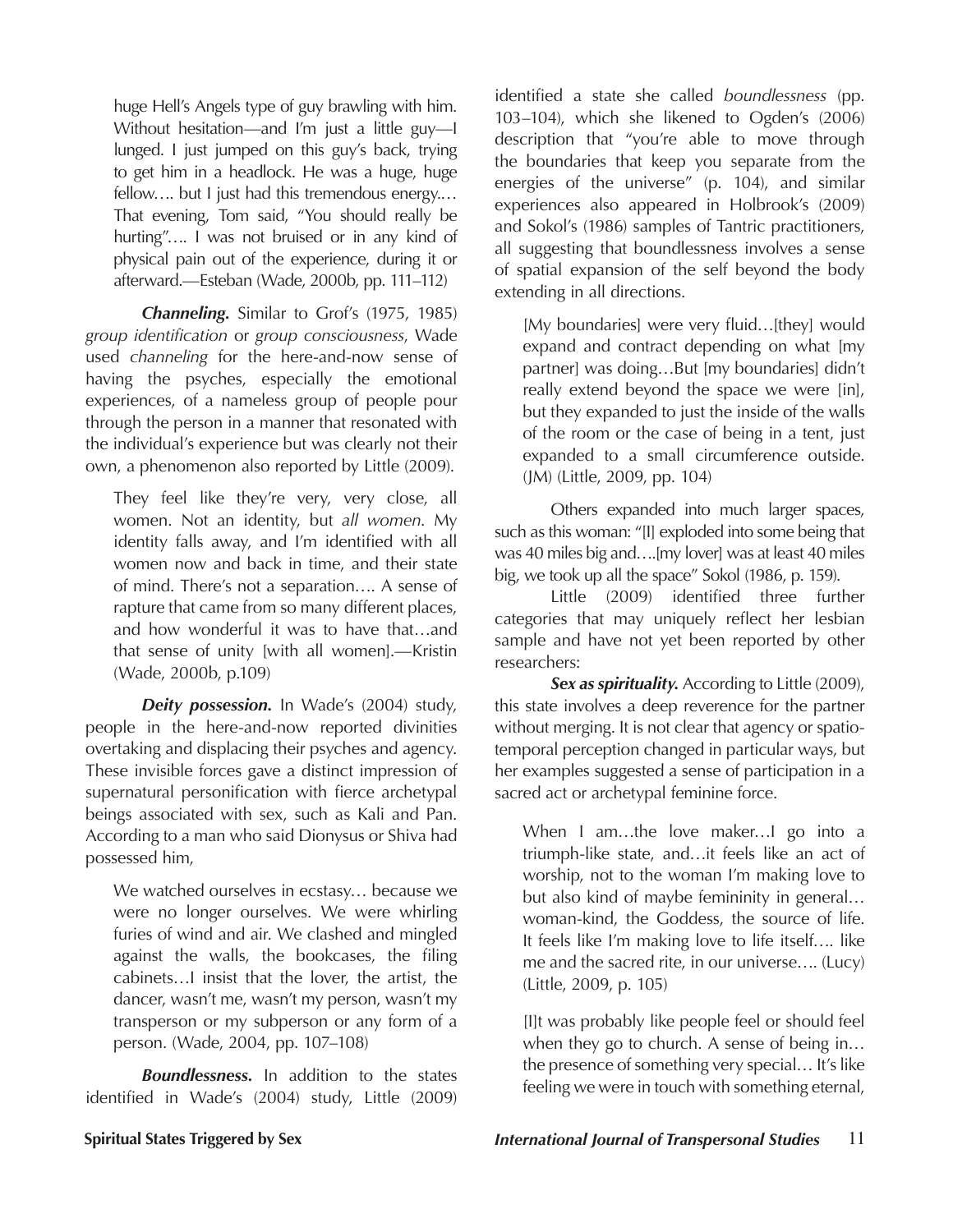something that didn't have a beginning and didn't have an end, and whatever happened…it lasted forever…. Absolute love, reverence, acceptance, really feeling I was… touching God, something sacred…. (C.S.) (Little, 2009, p. 105)

*The feminine.* Experiences of the feminine (Little, 2009)—although not technically alteredstate phenomena—"allowed the women to open to and thereby own previous unknown aspects of themselves," their femininity (p. 105). The narratives suggest that was enabled by having their partners be masculine without being male. The sense of self perhaps changed, even if agency did not.

> It felt like she was holding masculine energy and I was holding feminine energy. Neither of us intended it….She was doing the protecting and holding while I was doing the surrendering….We were being shown these aspects of ourselves that we didn't even know were there or we didn't know how to access, and we weren't intentionally trying to access. It was just drawn forward out of us, and it was just so profound for each of us to be in touch with those parts of ourselves and to have those parts of ourselves in communion with one another. (Little, 2009, S.C) (p. 106)

> She was also really masculine. It really increased my sense of femininity…. She could tell me anything, and I mean that in this way of like you're my bitch, you're my whore, you're my lover, you're my sister, you're my mother, all of it, all of it together…I could be all of these things in this sacred sexuality, an archetypical female with all of these different aspects.… even… Kali the destroyer… (Kelly) (Little, 2009, p. 106)

*Gender Bending.* Gender bending was defined (Little, 2009) as a woman's ownership of her or her lover's masculine qualities as a way to access and own previously unknown aspects of themselves to come to completion in a complementary way to *the feminine* above. Her examples suggested a strong somatic percept of a sex change to owning a penis.

She was on top of me.., and it felt like I was making love to masculinity.…Then we talked about it  $-$  kind of surprised that we both felt the same way. She felt she actually had a penis, and we…decided she does have a masculine alter ego, personality, energy, which we call Richard, and I think that Richard is present in different times…. (Mo) (Little, 2009, p. 112)

We connect on a whole different level… In the circumstances where my masculine energy comes out, it's more deep, more spiritual ….It feels like I have a penis, right where my clitoris is...coming up on my abdomen until it's erect. It's not any different than feeling I have a finger or toe ….It's a part of me….I can tell sensations…the way she's contracting the muscles and vagina. I get that whole sensation when I ejaculate and it kind of goes limp….We were way more connected [than when I was wearing a strap-on]. (Erma) (Little, 2009, p. 113)

Table 2 summarizes the sexual spiritual states identified by each author.

# **The Transformational Effects**

# **of Sexual Spiritual States**

The sexual altered states changed lives, completing the criteria for a spiritual experience (Hinterkopf, 1994; Mencken et al., 2009; May, 1974; Myers & Willard, 2003; Prest & Keller, 1993; Selvey, 1977). Of course, the sexual-spiritual revisionist paths like neo-Tantra and neo-Taoism are based on transformation, and claims include the following benefits: overcoming sexual shame and oppression; improving orgasmic ability; increasing connectedness with partners and relationship satisfaction; enhancing spirituality; using the relationship as an avenue for personal and couple growth; and augmenting connectedness with humanity at large (e.g., Feuerstein, 1992, 1998; Judy, 2015; Reid, 1989; Richardson, 2003). Although some authors (Kruse, 2002; Sayin, 2011, 2012) in the sample did not explore changes resulting from sexual spiritual experiences, many included at least some. The experiences in this systematic review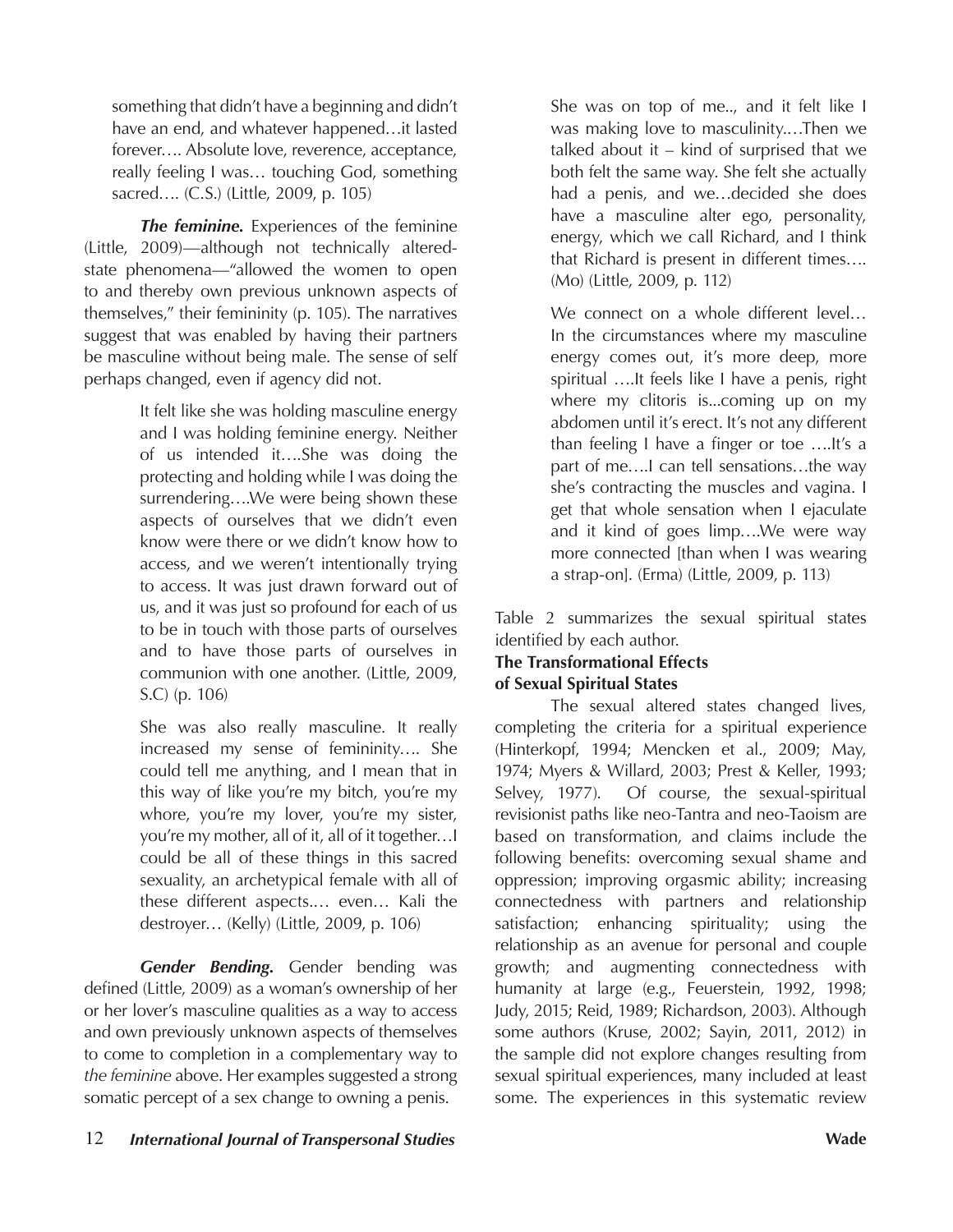|                                                      | <b>Elfers</b> | Holbrook                 | <b>Kruse</b>              | Little             | MacKnee            | Ogden              | Savin                    | Sokol                   | Taylor                   | Wade                    |
|------------------------------------------------------|---------------|--------------------------|---------------------------|--------------------|--------------------|--------------------|--------------------------|-------------------------|--------------------------|-------------------------|
| Kundalini                                            | X             | $\mathsf{x}$             | $\mathsf{x}$              | $\mathsf{X}$       | X                  | X                  | X                        | X                       | $\overline{\phantom{a}}$ | X                       |
| <b>Merging</b>                                       | ?             | X                        | X                         | X                  | $\pmb{\mathsf{X}}$ | $\boldsymbol{X}$   | X                        | X                       | χ                        | X                       |
| <b>Unio</b>                                          |               | $\overline{\phantom{a}}$ |                           | $\pmb{\mathsf{X}}$ |                    |                    |                          | $\overline{\mathbf{?}}$ | $\overline{?}$           | X                       |
| <b>Transports</b>                                    | X             | $\pmb{\mathsf{X}}$       | X                         | $\pmb{\mathsf{X}}$ |                    |                    | $\pmb{\mathsf{X}}$       | $\overline{\mathsf{X}}$ |                          | X                       |
| <b>OOBE</b>                                          | X             | X                        | X                         | $\pmb{\mathsf{X}}$ |                    |                    | $\overline{\phantom{a}}$ |                         |                          | X                       |
| One w/ Nature                                        |               | $\mathsf{X}$             | $\mathsf{X}$              | $\pmb{\mathsf{X}}$ |                    |                    | $\pmb{\mathsf{X}}$       |                         | X                        | X                       |
| <b>Trespasso</b>                                     |               |                          |                           | $\pmb{\mathsf{X}}$ |                    |                    |                          | X                       |                          | X                       |
| <b>Connect to Nature</b>                             |               |                          |                           |                    |                    |                    | X                        |                         | X                        | X                       |
| <b>Shapeshift</b>                                    |               |                          |                           | $\pmb{\mathsf{X}}$ |                    |                    | X                        | X                       |                          | X                       |
| <b>Third</b>                                         |               |                          |                           | $\pmb{\mathsf{X}}$ | $\pmb{\mathsf{X}}$ | $\pmb{\mathsf{X}}$ |                          |                         |                          | X                       |
| <b>Visions</b>                                       |               |                          |                           | $\pmb{\mathsf{X}}$ |                    | X                  | X                        |                         |                          |                         |
| <b>Past Lives</b>                                    | ?             |                          | $\boldsymbol{\mathsf{X}}$ | $\pmb{\mathsf{X}}$ |                    |                    |                          |                         |                          | X                       |
| Void                                                 |               | $\ddot{\phantom{0}}$     |                           | $\pmb{\mathsf{X}}$ |                    |                    |                          |                         |                          | X                       |
| <b>Clairsentience</b>                                |               | $\pmb{\mathsf{X}}$       |                           | $\pmb{\mathsf{X}}$ |                    |                    |                          |                         |                          | $\mathsf{X}$            |
| <b>Boundlessness</b>                                 |               | X                        |                           | $\pmb{\mathsf{X}}$ |                    |                    |                          |                         |                          | X                       |
| <b>Telepathy</b>                                     |               |                          |                           | $\pmb{\mathsf{X}}$ |                    |                    |                          |                         |                          |                         |
| Channeling                                           |               |                          |                           | X                  |                    |                    |                          |                         |                          | X                       |
| <b>Deity Possesion</b>                               |               |                          |                           |                    |                    |                    |                          |                         |                          | X                       |
| Sex as Spirituality                                  |               |                          |                           | $\pmb{\mathsf{X}}$ |                    |                    |                          |                         |                          | $\overline{\mathsf{X}}$ |
| Feminine                                             |               |                          |                           | $\pmb{\mathsf{X}}$ |                    |                    |                          |                         |                          |                         |
| <b>Gender Bending</b>                                |               |                          |                           | $\pmb{\mathsf{X}}$ |                    |                    |                          |                         |                          |                         |
| Table 2. Sexual Spiritual State Frequency by Author. |               |                          |                           |                    |                    |                    |                          |                         |                          |                         |

produced the following transformational sequelae (summarized in Table 3):

*Conviction that Spirit is real and present*, variously expressed (Elfers, 2009; Little, 2009; MacKnee, 2002; Ogden, 2006, 2007; Sokol, 1986; Taylor, 2000; Wade, 2004). Usually the sexually produced altered states had no relationship to a person's spiritual beliefs or practices, such as meditation. For example, Buddhists or atheists might have an experience they interpreted as the Christian Holy Ghost, or Jews might be visited by Kali. Dissonance was common (Wade, 2004) and often disruptive, leading to a spiritual quest to understand what had occurred and involving changes in beliefs. When the alteredstate phenomena could be interpreted through the person's existing belief system, they tended to strengthen it (Holbrook, 2008; MacKnee, 2002). In Elfers's (2009) study, this involved a metaphysical shift to perceiving the cosmos as having a living, erotic quality balanced between masculine and feminine poles reminiscent of Taoism. For MacKnee's Christian sample (2002),

it took the form of affirming beliefs and trust in God, deeper knowledge of God, and gratitude.

*Enhanced relationships*, especially greater connection with the partner, decreased defensiveness and increased compassion, which were extended to relationships with others and with nature (Elfers, 2009; Holbrook 2008; Little, 2009; MacKnee, 2002; Ogden, 2006, 2007; Taylor, 2000; Wade, 2004). Elfers (2009) included healing connections with something larger than the self, also implied by Ogden (2006, 2007).

*Empowerment and purpose*, including feeling confident, revitalized, and motivated to help self and others realize more completeness in sexuality and spirituality (Elfers, 2009; Little, 2009; MacKnee, 2002; Ogden, 2006, 2007; Sokol, 1986; Taylor, 2000; Wade, 2004).

*Healing*, including the resolution of internal conflict, especially: self-acceptance and loss of shame around sexuality, sexual identity, and gender issues (Elfers, 2009; Holbrook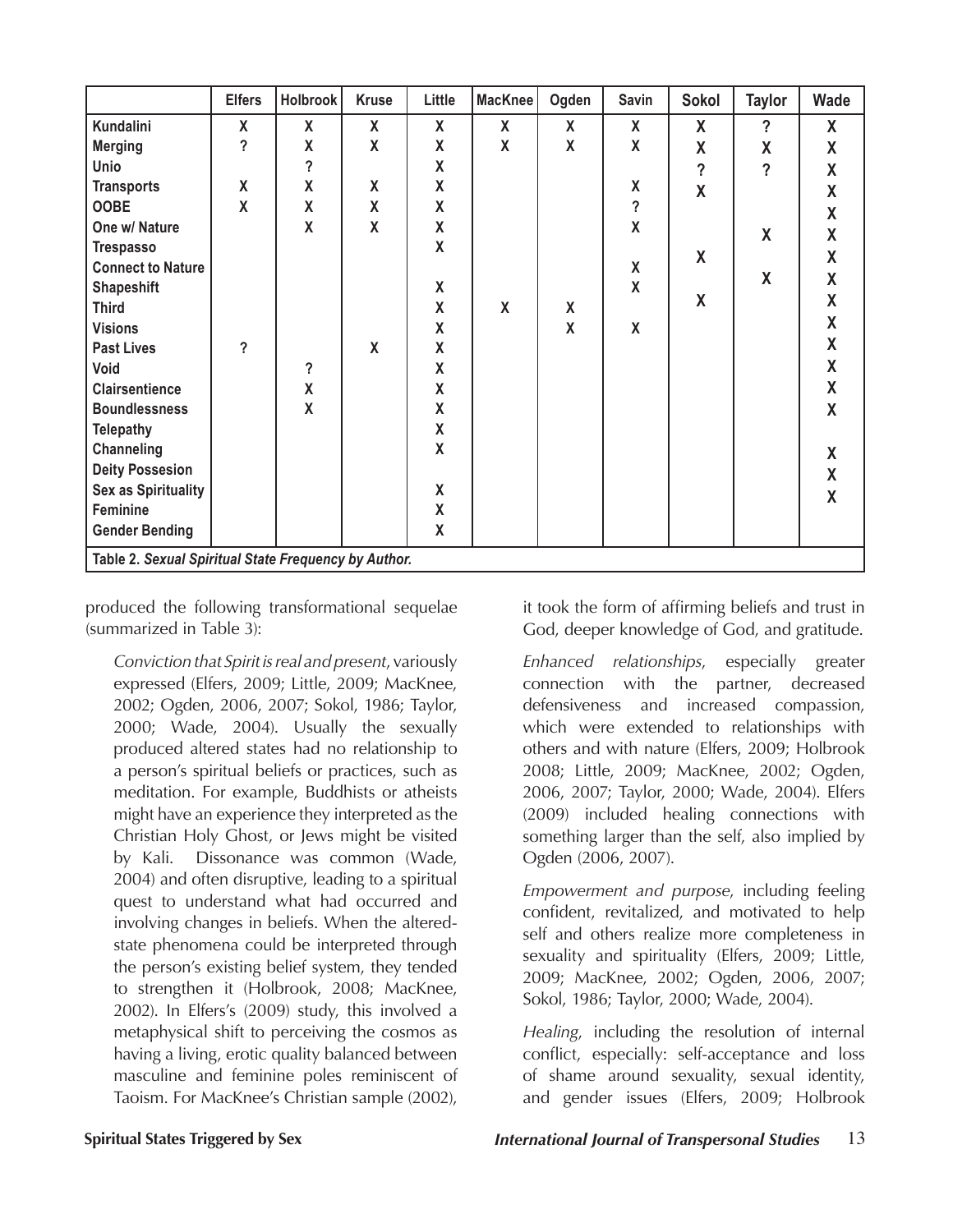|                                                       | <b>Elfers</b> | <b>Holbrook</b> | Little | <b>MacKnee</b> | Ogden | <b>Sokol</b> | <b>Taylor</b> | <b>Wade</b>  |
|-------------------------------------------------------|---------------|-----------------|--------|----------------|-------|--------------|---------------|--------------|
| <b>Spiritual conviction</b>                           | X             | X               | X      | X              | X     | X            | χ             | $\pmb{\chi}$ |
| <b>Enhanced relationships</b>                         | χ             | X               | X      | X              | χ     |              | χ             | X            |
| <b>Empowerment and purpose</b>                        | X             |                 | X      | X              | X     | X            | X             | X            |
| <b>Healing</b>                                        |               |                 |        |                |       |              |               |              |
| Self-acceptance                                       | X             | X               | X      | X              | X     |              | X             | χ            |
| <b>Resolve sexual dysfunction</b>                     | X             | X               | X      | X              | X     |              |               | X            |
| <b>Resolve loss</b>                                   |               |                 |        | X              |       |              |               |              |
| Integrate sex and spirituality                        | X             | X               | X      | X              | X     |              |               | χ            |
| Intentional sexual behavior                           |               |                 | X      |                |       |              |               | X            |
| Personal growth                                       |               |                 |        |                |       |              |               |              |
| <b>Expand genderedness</b>                            | X             | χ               | X      |                | X     |              | χ             | χ            |
| <b>Creativity</b>                                     |               |                 |        |                |       |              | X             |              |
| <b>Paranormal abilities</b>                           |               |                 |        |                |       | χ            |               | χ            |
| Table 3. Transformational Effect Frequency by Author. |               |                 |        |                |       |              |               |              |

2008; Little, 2009; MacKnee, 2002; Ogden, 1999, 2006, 2007; Taylor, 2000; Wade, 2004); resolution of sexual dysfunction, especially associated with a history of sexual trauma (Elfers, 2009; Holbrook 2008; Little, 2009; MacKnee, 2002; Ogden, 2006, 2007; Wade, 2004); and the resolution of personal loss (MacKnee, 2002). This category also included integrating sexuality and spirituality counter to cultural norms that split the two (Elfers, 2009; Holbrook 2008; Little, 2009; MacKnee, 2002; Ogden, 2006, 2007; Wade, 2004), which promoted more intentional sexual behavior, such as eliminating promiscuity and unfaithfulness in monogamous relationships (Little, 2009; Wade, 2004).

*Personal growth*, a category featuring positive changes, such as discarding limiting beliefs, ceasing dysfunctional behavior, and quitting unsupportive relationships. It also involved acquiring new capabilities, such as broadening one's understanding and embodiment of gender (Elfers, 2009; Holbrook 2008; Little, 2009; Ogden, 2006, 2007; Sokol, 1986; Taylor, 2000; Wade, 2004), greater mental clarity and creativity (Taylor, 2000), and paranormal abilities, such as the ability to perceive subtle energies and conduct energetic healing (Sokol, 1986; Wade, 2004).

As with other transformational experiences, not all the sexual spiritual events were pleasant (Wade, 2004; cf., Bragdon, 1988, 1990). Even when they were interpreted as positive, they often challenged the person's most basic assumptions and produced unwelcome results. Some found that loved ones were not supportive of their experience or how they changed. Sometimes people feared they were going crazy and had good reason to think so: frightening percepts sometimes emerged with overwhelming intensity (Elfers, 2009; Little, 2009; Wade, 2004). Some experiences brought unconscious material dramatically into awareness, and people often found it difficult to process, sometimes resulting in psychological regression and psychotic symptoms. Furthermore, the intense energies associated with kundalini, once activated, did not always "turn off" after sex (Wade, 2004), making people feel physically and mentally ill. Finally, the intensity of altered-state sex spoiled some people for normal lovemaking (Elfers, 20009; Little, 2009; Wade, 2004). Extreme cases involved addiction to the "high" of altered-state sex, leading to selfish, exploitative connections or to clinging to dysfunctional relationships to maintain access to ecstatic sex (Wade, 2004). In Little's (2009) sample, some women shunned new relationships that did not produce transcendent experiences or remained single and celibate, hopeless of having such a connection again. Some of Elfers's (2009) participants turned to polyamory to increase their odds of having altered-state sex.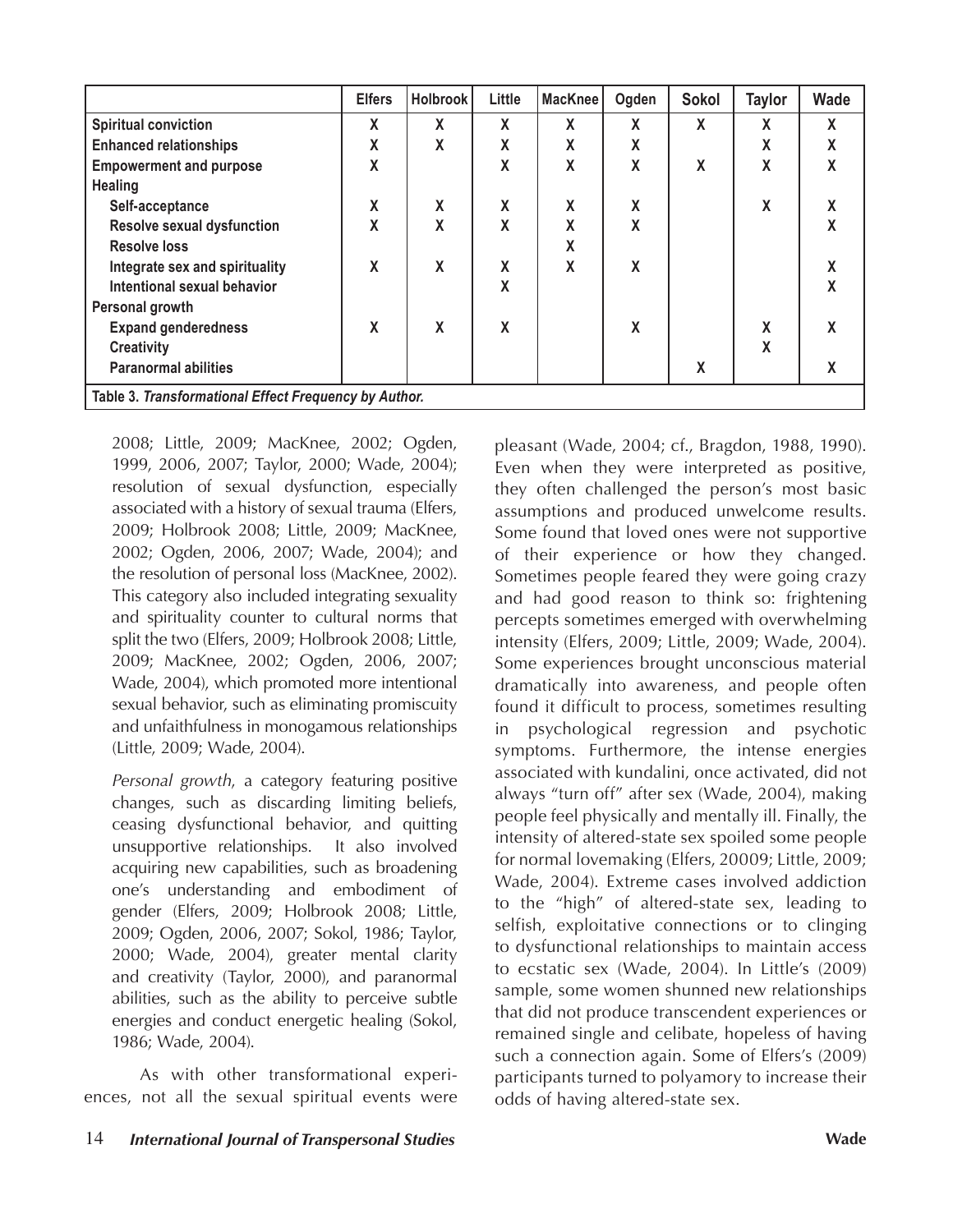# **What Conduces to Sexual Spiritual Experiences?**

Sexual spiritual experiences occur in three conditions: as an innate capacity activated during a wide range of sexual relationships and behaviors; during prolonged orgasms; through deliberate cultivation of energetic, physical, and contemplative practices. It was not clear, in some studies, exactly which conditions prevailed, so the results were examined in the context of data from the sample studies, the larger sample of 37 related articles and relevant theoretical literature. Major contributors to sexual spiritual experiences appear to be:

*Partner dynamics.* Certain psychological connections may prefigure altered-state sex and account for the tendency to have transcendent experiences with one particular partner (Wade, 2004). Respondents mentioned electric connections when sparks seemed to fly between two people ("love at first sight," "incredible chemistry," "magical" connections); ecstatic precognitive visions and preternatural recognition of a partner; and so forth (p. 243), a finding elaborated in Sundberg's (2019) study of cases of "extreme falling in love," which tended to produce ecstatic sex. In such circumstances, the sexual altered states frequently began long before and/or in the absence of coitus. Primal pre- and perinatal enmeshment with womb siblings or caretakers may be unconsciously reactivated by certain partners, conducing to pre-egoic states of boundless, ecstatic eroticism and merging (Wade, 2004), an interpretation congruent with psychological theories of sexual attraction (e.g., Bókkon, et al., 2014; Grof 1975, 1985, 1988; Hayton, 2011; Tart, 1972, 1975, 1976). Other relational dynamics included lack of inhibition (Wade, 2004), which occurred in opposite conditions: being with a highly trusted partner in a loving relationship or having transient sex with strangers, both of which enabled behavioral and psychological abandonment without fear of judgment. Other forms of letting go of control, notably being the passive partner, promoted altered states (Wade, 2004), likely related to dynamics involved in the popularly recognized altered state in bondage-domination-sadism-masochism (BDSM) called "sub[mission] space," still lacking a coherent definition (e.g., Baker, 2016; Iser, 2000; Marion, 2016).

*Extended sexual stimulation.* Taoism and Tantra employ prolonged sexual engagement (e.g., Judy, 2015; Krishna, 1971, 1972a,b, 1975; Mumford, 2005; Richardson, 2003; Van Gulik, 1974), which featured prominently in Holbrook's (2009), Kruse's (2002), and Sokol's (1986) studies. It was not possible to determine what produced the amplified orgasms in Sayin's (2011, 2012) and Taylor's (2000) studies. Extended arousal with repetitive stimuli, such as movement, helps relax and exhaust defenses, and extinguish some sensory pathways while elevating others in ways that produce absorption. Lesbians spend more time in sex play than heterosexual lovers, which may account for their relative ease in having ecstatic sex (Blair, & Pukall, 2014; Cohen, & Byers, 2014; Garcia, et al., 2014). Researchers have begun exploring the psychophysiology of prolonged sex, including its production of spiritual imagery (e.g., d'Aquili, 2000; Jevning et al., 1996; Laughlin, et al., 1992). According to Safron (2016), prolonged rhythmic activity produces trance and orgasm, which created an evolutionary advantage. He speculated that synchronous activity within a person's nervous system and between the nervous systems of partners would intensify sexual experience via greater neural excitement; increase attention from integrating multimodal neural streams augmenting one another; and maximally drive neural systems for somatic reward and response. Thus, synchronous rhythms synergistically facilitate pleasure, support absorption (which enhances the vividness of awareness), and entrain brain oscillations to amplify sexual stimulation. Such mutually reinforcing and magnifying loops heighten pleasure and "may specifically be driven by a synchrony-facilitated state of sensory absorption leading to trance" (para. 19).

*Personal neurological qualities.* Some people have greater ease reaching altered states than others. One reason is having naturally thinner boundaries separating objective and subjective realities (Hartmann, 1991; cf. Cardeña, et al., 2015; Kelley, 2010; Roxburgh & Roe, 2011). Likewise, some people can more easily become absorbed in one aspect of experience without distraction than others, which conduces to altered states (e.g., Scantling & Browder, 1993; Vaitl, et al., 2013).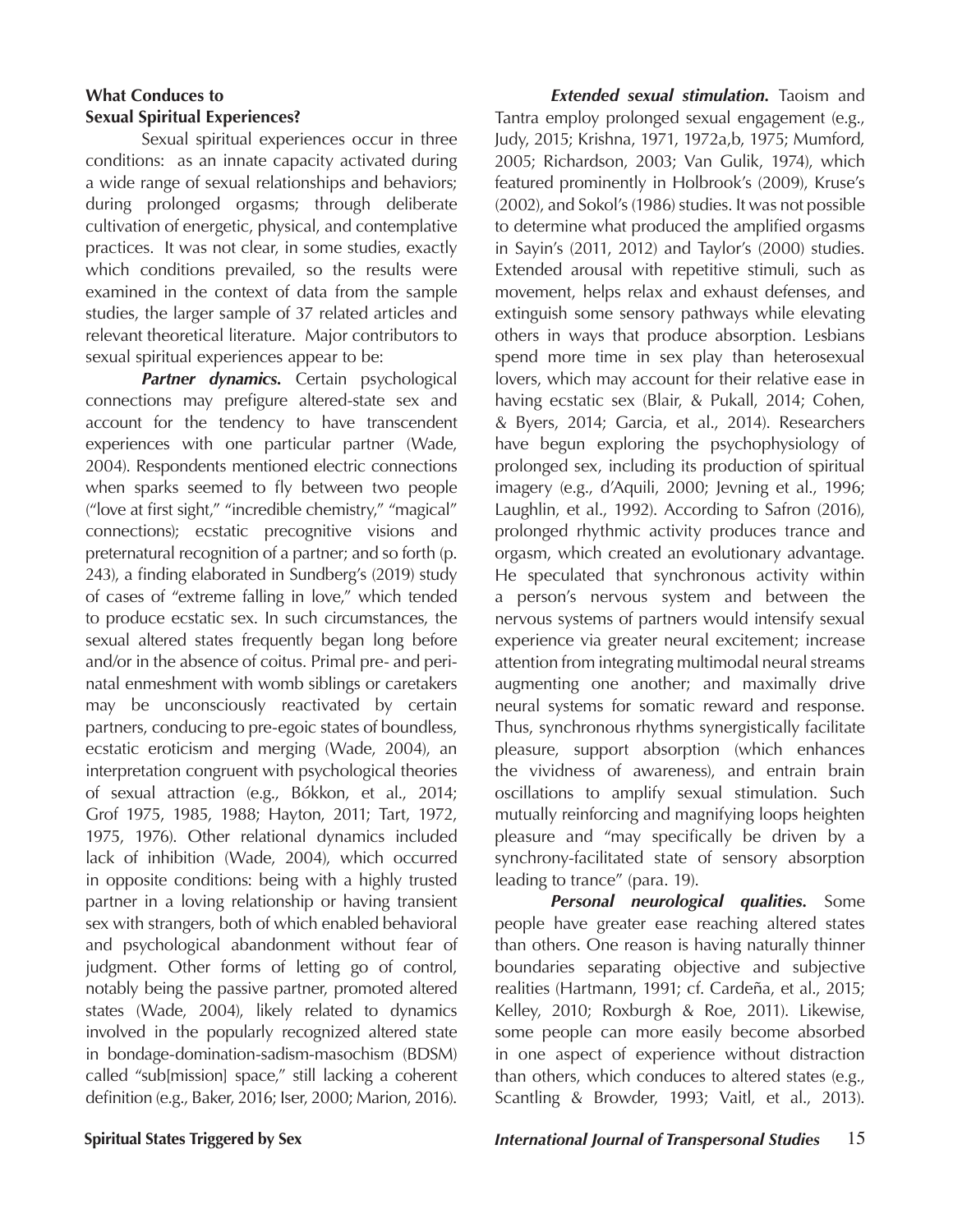Cultivating the capacity for absorption is central to Tantric and Taoist paths (e.g., Holbrook, 2008; Judy, 2015; Krishna, 1975; Mumford, 2005; Richardson, 2003; Van Gulik, 1974). Other factors, including physical and emotional fatigue (MacKnee, 2002; Wade, 2004) and pain (e.g., Baker, 2016; Iser, 2000; Marion, 2016) that exhaust the nervous system conduce to altered states by relaxing normal ego defenses.

*Controlling energy.* As noted, Tantric and Taoist practices involve the deliberate manipulation of libidinal energy. Practitioners learn to channel that energy into their erogenous zones, those of their lover, and into "higher" energy centers, especially those associated with the heart, pineal, and crown chakras for different types of sexual and spiritual realization (e.g., Krishna, 1971, 1972a,b, 1975; Richardson, 2003), techniques mentioned in Holbrook's (2009), Kruse's (2002), and Sokol's (1986) data.

*Human neurophysiology.* Human bodies are wired for transcendent experiences. Natural, naive sexual activity includes the behaviors cultivated and refined in spiritual practices to bring about exalted states, such as: the rhythmic movements of trancedancing, repetitive vocalizations of chant, altered breathing patterns of yoga, overstimulation of some sensory pathways and deprivation of others of meditation, energetic arousal of Tantric yoga, and the absorption of access meditation. Although most research focuses on the physiology of orgasm and its neurological correlates (e.g., Huynh, et al, 2013; King, et al., 2011; Komisaruk, et al., 2006) rather than the phenomenology, materialist arguments hold fairly well for sexually produced spiritual states, even including the "God-spot" theories seeking to reduce transcendent experiences to certain neural networks (e.g., Delio, 2003; Joseph, 2001; Newberg, 2010; Persinger, et al., 2010). Such views are buttressed by the neuropsychopharmacology of sex, argued to produce a high similar to the effects of psychoactive drugs. During sex, the following neurochemicals are released at much higher than baseline quantities: norepinephrine (Stahl, 2001), dopamine (Brown, et al., 2007; Kruger, et al., 2006; Passie, et al., 2005; Stahl, 2001), prolactin (Kruger, et al., 2002; Kruger, et al., 2005; Passie, et al., 2005), endogenous opiate

peptides (Argiolas & Melis, 2003), serotonin (Brown et al., 2007; Stahl, 2001), and oxytocin (Argiolas & Melis, 2003; Kruger, et al., 2006; Passie, et al., 2005; Stahl, 2001). According to Safron (2016), sexually heightened dopamine and norepinephrine mimic the effects of cocaine, with orgasm mimicking the addition of heroin to the mix owing to the analgesia caused by elevated oxytocin and vasopressin, plus the addition of serotonergic-glutamatergic interactions found in the effects of hallucinogens, such as psilocybin, lysergic acid diethylamide (LSD), mescaline, and N,N-dimethyltryptamine (DMT; Griffiths, et al., 2008; Griffiths, et al., 2012). In other words, the intense pleasure of orgasm comes from a naturally occurring, probably opioid-dominated neurochemical complex, which may be amplified by endogenous mind-altering neurochemicals similar to those of ingestible hallucinogens. According to this model, extended arousal and orgasm would conduce to spiritual experiences during lovemaking.

### **Discussion**

Simplistic appeals to brain chemistry as causation<br>Sdo not account for all the sexual spiritual experience data, any more than they account for all the data associated with other altered states (e.g., Greyson, 2010; Jastrzebski, 2018; Volk, 2011). Countervailing evidence for sexual spiritual experiences includes the partner dynamics: people's going into ecstatic states prior to or not involving coitus and/or orgasm. Altered-state sex, in the way it happens under all kinds of conditions, resembles the near-death experience (NDE), probably the best researched adventitious altered state today, which also occurs under widely varying conditions, such as trauma, disease, and drug overdose (including times when the brain is measurably not functioning)—conditions that in no way affect NDE phenomenology (e.g., Agrillo, 2011; Cardeña, 2010; Greyson, 2010; Liang, 2018). A considerable body of other evidence suggests some form of non-locality associated with spiritual experiences (e.g., Braud, 2003; Di Biase, 2009; Stapp, 2015; Dossey's [2014] construct of non-locality appears flawed). To some extent, ecstatic states may always be mysterious or at least involve dimensions that cannot be explained by conventional Western materialism.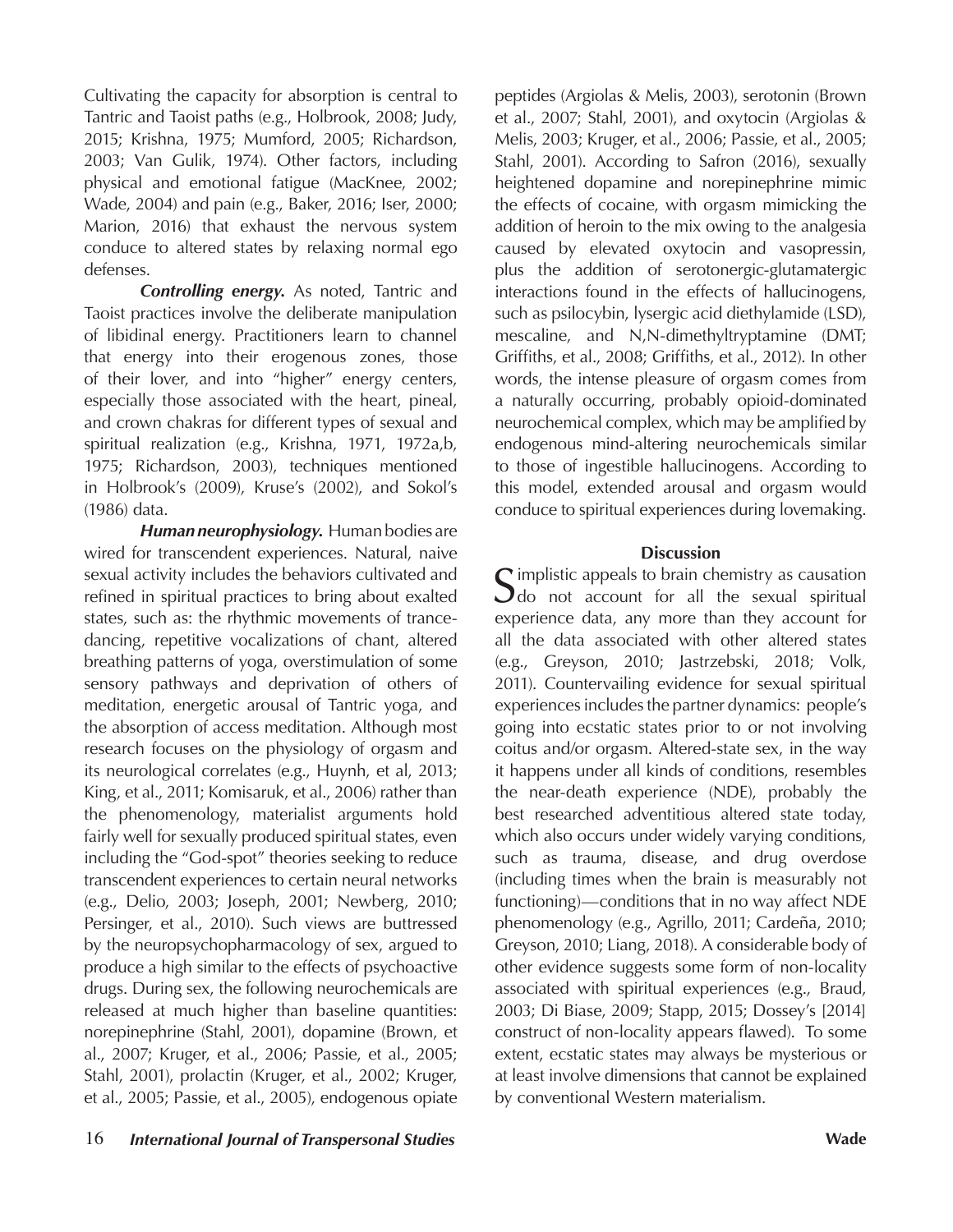The fact that sex can take people to the same altered-state realms as trance, meditation, drugs, and other conditions suggests that the phenomenal worlds of human experience fall into certain universal patterns that may be physiologically determined. The human body may be built for transcendence but have only a fixed range of ecstatic possibilities. No matter what starts the journey, there are only so many "destinations." It is the timing, context, and idiosyncratic content of the experiences—aside from their universal structure—that give them the power to change lives. Their very physicality and relational quality make sexually produced experiences seem more compelling than those produced by other spiritual practices, according to naïve practitioners:

Way more intense than anything like meditation… . Like the arc lights are turned on, much brighter, clearer, much more happening… . It's engaging the body …this really physical thing happening at the same time as a spiritual experience. … seems a lot stronger and brighter.—Paul. (Wade, 2001a, p. 47)

Sex felt like six different meditation practices…all happening at the same time….this multifaceted thing that…all aspects of my being, emotionally, physically, sexually, intellectually, spiritually were engaged and it's the first time every aspect of me could feel completely engaged in an integral, transformative practice.—Ranier. (Wade, 2001a, p. 47)

 Spiritual adepts have said the same thing. Sex is a potent source of spiritual experience.

If anyone wonders how Jesus raised the dead, don't try to explain the miracle. Kiss me on the lips.

Like this. Like this.—Rumi (Hamill, 1996, p. 78)

Rinzai's disciples never got the Zen message, But I, the Blind Donkey, know the truth: Love play can make you immortal.

The autumn breeze of a single night of love is better than a hundred thousand years of sterile sitting meditation....—Ikkyu (Stevens, 2003, p. 75)

### **References**

- Agrillo, C. (2011). Near-death experience: Outof-body and out-of-brain? *Review of General Psychology, 15*(1), 1–10. https://doi.org/10.1037/ a0021992
- Al-Hibri, A., & Habti, R. M. (2006). Islam. In D. S. Browning, M. C. Green & J. Witte, (Eds.), *Sex, marriage, and the family in the world religions* (pp. 150–225). Columbia University Press.
- Alvarado, C. S. (2001). Out-of-body experiences. In E. Cardeña, S. J. Lynn, & S. Krippner (Eds.), *Varieties of anomalous experience: Examining the scientific evidence* (pp. 183–218). American Psychological Association. https://doi.org/10.10 3710371-006
- Argiolas A., & Melis, M. R. (2003). The neurophysiology of the sexual cycle. *Journal of Endocrinological Investigation, 26*(3), 20–22. https://www.ncbi.nlm. nih.gov/pubmed/12834016
- Ariel, D. S. (1988). *The mystic quest: An introduction to Jewish mysticism*. Schocken.
- Armstrong, K. A. (1993). *The 4,000 year old quest of Judaism, Christianity, and Islam*. Knopf/ Ballantine.
- Avagianou, A. A. (2008). *Heiros gamos* in ancient Greek religion: The human aspect of a sacralized ritual. In M. Nissinen & R. Uro, (Eds.), *Sacred marriages: The divine-human sexual metaphor from Sumer to early Christianity*, (pp. 145–172). Eisenbrauns. https://doi.org/10.5325/j. ctv1bxgzv8.9
- Baker, A. (2016). *Sacred kink: Finding psychological meaning at the intersection of BDSM and spiritual experience*. Proquest Document ID 1765427344. [Unpublished Doctoral dissertation, Saybrook University, San Francisco, CA.] ProQuest Dissertations. https://doi.org/10. 1080/14681994.2016.1205185
- Bækkelund, H., Frewen, P., Lanius, R., Berg, A. O., & Arnevik, E. A. (2018). Trauma-related altered states of consciousness in post-traumatic stress disorder patients with or without comorbid dissociative disorders. *European Journal of Psychotraumatology, 9*(1), 1–11. https://doi.org/ 10.1080/20008198.2018.1544025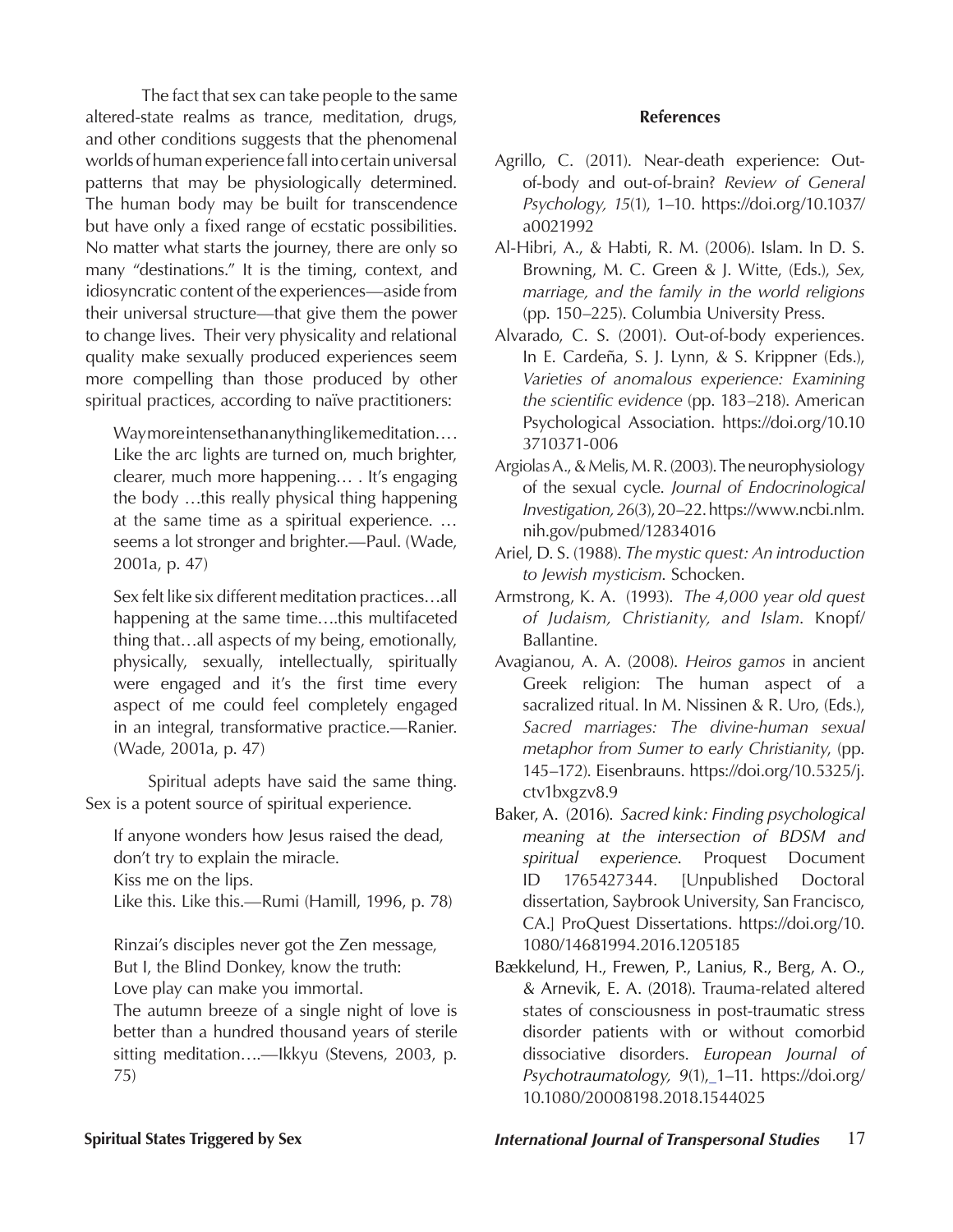- Beard, M. (1996). The Roman and the foreign: The cult of the "Great Mother" in Imperial Rome. In N. Thomas & C. Humphrey (Eds.), *Shamanism, history, and the state* (pp. 164–187). University of Michigan Press.
- Berger, M. S. (2006). Judaism. In D. S. Browning, M. C. Green, & J. Witte, (Eds.), *Sex, marriage, and the family in the world religions* (pp. 1–76). Columbia University Press.
- Blair, K.L. & Pukall, C.F. (2014). Can less be more? Comparing duration vs. frequency of sexual encounters in same-sex and mixed-sex relationships. *The Canadian Journal of Human Sexuality, 23*, 123–136. https://doi.org/ 10.3138/ cjhs.2393
- Bókkon, I., Vas, J. P., Császár, N., & Lukács, T. (2014). Challenges to free will: Transgenerational epigenetic information, unconscious processes, and vanishing twin syndrome*. Reviews in the Neurosciences, 25*(1), 163–175. https://doi.org/ 10.1515/revneuro-2013-0036
- Bonheim, J. (1997). *Aphrodite's daughters: Women's sexual stories and the journey of the soul*. Simon & Schuster.
- Bragdon, E. (1988). *A sourcebook for helping people in spiritual emergency*. Lightening Up.
- Bragdon, E. (1990). *The call of spiritual emergency*. Harper & Row.
- Braud, W. (2003). *Distant mental influence: Its contributions to science, healing, and human interactions.* Hampton Roads.
- Brown, A. D., Blagg, J., & Reynolds, D.S. (2007). Designing drugs for the treatment of female sexual dysfunction. *Drug Discovery Today*, *12*(17/18), 757–766. https://doi.org/10.1016/j. drudis.2007.07.007
- Brown, P. (1998). *The body and society: Men, women and sexual renunciation in early Christianity*. Columbia University Press.
- Caner, D. F. (1997). The practice and prohibition of self-castration in early Christianity. *Vigiliae Christianae, 51*(4), 396–415. https://doi. org/10.1163/157007297X00291
- Cardeña, E. (2010). Against the grain: "Matter" and "spirit." *Psychology of Religion and Spirituality, 2*(2), 122–123. https://doi.org/10.1037/a0019 120
- Cardeña, E., Reijman, S., Wimmelmann, C. L., &; Jensen, C. G. (2015). Psychological health, trauma, dissociation, absorption, and fantasy proneness among Danish spiritual practitioners. *Psychology of Consciousness: Theory, Research, and Practice, 2*(2), 170–184. https://doi.org/10.10 37/cns0000047
- Cebrián, R. B. (2010). Some Greek evidence for Indo-European youth contingents of shape shifters. *The Journal of Indo-European Studies, 38*(3–4), 343–357.
- Chrissedes, G. D. (2007). Defining the New Age. In D. Kemp & J. R. Lewis, (Eds.), *Handbook of New Age* (pp. 5–24). Brill.
- Cohen, J. N., & Byers, E. S. (2014). Beyond lesbian bed death: Enhancing our understanding of the sexuality of sexual-minority women in relationships. *Journal of Sex Research, 51*, 893–903. https://doi.org/10.1080/00224499.2013.795924
- Cole, A. (2006). Buddhism. In D. S. Browning, M. C. Green, & J. Witte, (Eds.), *Sex, marriage, and the family in the world religions*, (pp. 299–365). Columbia University Press.
- Coleman, E., Colgan, P., & Gooren, L. (1992). Male cross-gender behavior in Myanmar (Burma): A description of the acault. *Archives of Sexual Behavior, 21*(3), 313–321. https://doi.org/10.1007/ BF01542999
- Courtright, P. B. (2006). Hinduism. In D. S. Browning, M. C. Green, & J. Witte, (Eds.), *Sex, marriage, and the family in the world religions* (pp. 226– 290). Columbia University Press.
- D'Aquili, E. G. (2000). The neuropsychology of aesthetic, spiritual and mystical states. *Zygon, 35*, 39–52. https://doi.org/10.1111/0591-2385.00258
- Dawson, L. L. (1998). *Comprehending cults: The sociology of new religious movements*. Oxford University Press.
- Delio, I. (2003). Are we wired for God? *New Theology Review, 16*, 31–43. https://doi. org/10.17688/ntr.v16i1.159
- Di Biase, F. (2009). A holoinformational model of consciousness. *Quantum Biosystems, 3,* 207–220. https://doi.org/10.1142/9789814644266\_0007
- Dossey, L. (2014). Spirituality and nonlocal mind: A necessary dyad. *Spirituality in Clinical Practice, 1*(1), 29–42. https://doi.org/10.1037/scp00 0001-
- 18 *International Journal of Transpersonal Studies* **Wade**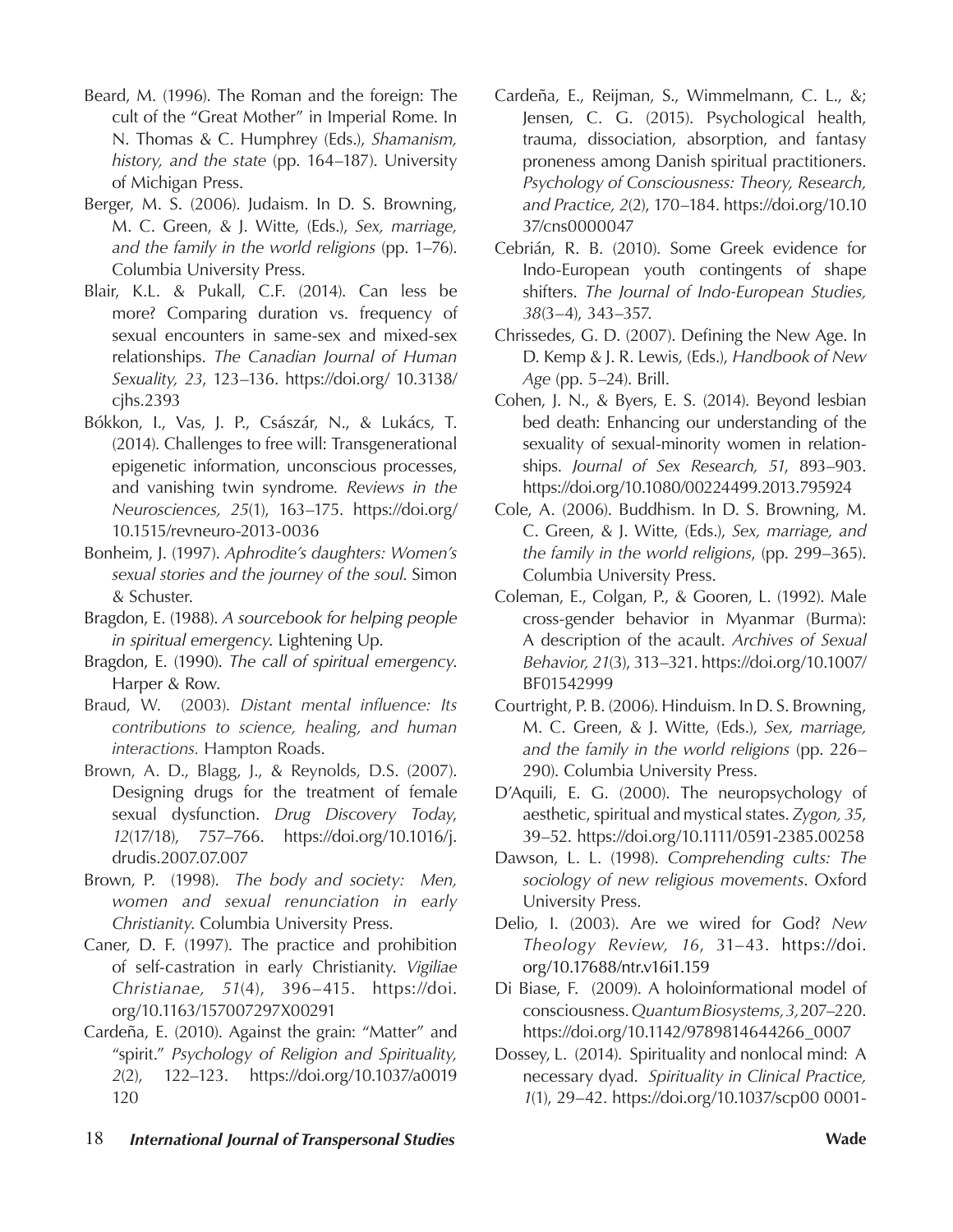- Elfers, J. (2009). *When Eros is a god: Cultivating the ecstatic potentials of sexuality as transpersonal development*. UMI 3344935). [Unpublished Doctoral dissertation, Institute of Transpersonal Psychology, Palo Alto, CA.] ProQuest Dissertations.
- Eller, C. (2000). *The myth of matriarchal prehistory: Why an invented past won't give women a future*. Beacon.
- Eller, C. (2006). Ancient matriarchies in nineteenthand twentieth-century feminist thought. In R. S. Keller, R. R. Ruether, & M. Cantlon, (Eds.), *Encyclopedia of women and religion in North America* (Vol. 2, pp. 804–808). Indiana University Press.
- Engelstein, L. (1999). *Castration and the heavenly kingdom: A Russian folktale*. Cornell University Press.
- Eskildsen, S. (1998). *Asceticism in early Taoist religion*. State University of New York Press.
- Farrer, D. S. (2009). *Shadows of the prophet: Martial arts and Sufi mysticism*. Springer Science+Business Media. https://doi.org/10.10 07/978-1-4020-9356-2
- Farrer, D. S. (2014). Cross-cultural articulations of war magic and warrior religion. *Social Analysis, 58*(1), 1–24. https://doi.org/10.3167/ sa.2014.580101
- Faure, B. 1998. *The red thread: Buddhist approaches to sexuality*. Princeton University Press. https:// doi.org/10.1515/9781400822607
- Feuerstein, G. (1989). Introduction: Spiritual sexuality after the sexual revolution. In G. Feuerstein (Ed.), *Enlightened sexuality: Essays on body-positive spirituality* (pp. 1–11). Crossing.
- Feuerstein, G. (1992). *Sacred sexuality: Living the vision of the erotic spirit*. Jeremy P. Tarcher.
- Feuerstein, G. (1998). *Tantra: The path of ecstasy*. Shambhala.
- Garcia, J. R., Lloyd, E. A., Wallen, K., & Fisher, H. E. (2014). Variation in orgasm occurrence by sexual orientation in a sample of U.S. singles. *Journal of Sexual Medicine, 11*, 2645–2652. https://doi. org/10.1111/jsm.12669
- Gayley, H. (2018). Revisiting the "secret consort" (gsang yum) in Tibetan Buddhism. *Religions, 9*(6), 179–100. https://doi.org/10.3390/rel9060179
- Gilliland, A. L. (2009). Women's experience of female ejaculation. *Sexuality & Culture, 13*, 121– 134. https://doi.org/10.1007/s12119-009-9049-y
- Gimbutas, M. (1982). *The goddesses and gods of old Europe*. University of California Press.
- Gimbutas, M. (1989). *The language of the goddess*. Harper & Row.
- Gimbutas, M. (1991). *The civilization of the goddess*. HarperSanFrancisco.
- Glazebrook, A. (2010). Sacred prostitution. *The Classical Review, 60*(2), 491–493. https://doi. org/10.1017/S0009840X10000764
- Goodison, L., & Morris, C. (Eds.). (1998). *Ancient Goddesses: The myths and the evidence*. University of Wisconsin Press.
- Greeley, A. M. (1974). *Ecstasy: A way of knowing*. Prentice Hall. https://doi.org/10.2307/3710622
- Greyson, B. (2010). Implications of near-death experiences for a postmaterialist psychology. *Psychology of Religion and Spirituality, 2,* 37– 45. https://doi.org/10.1037/a0018548
- Griffiths, R. R., Richards, W. A., Johnson, M., McCann, U., & Jesse R. (2008). Mystical-type experiences occasioned by psilocybin mediate the attribution of personal meaning and spiritual significance 14 months later. *Journal of Psychopharmacology, 22*, 621–632. https://doi. org/10.1177/0269881108094300
- Griffiths, R. R., Richards, W. A., McCann, U., & Jesse, R. (2006). Psilocybin can occasion mystical-type experiences having substantial and sustained personal meaning and spiritual significance. *Psychopharmacology, 187*, 268– 283. https://doi.org/10.1007/s00213-006-0457- 5
- Grof, S. (1975). *Realms of the human unconscious: Observations from LSD research*. Viking.
- Grof, S. (1985). *Beyond the brain: Birth, death and transcendence in psychotherapy*. State University of New York Press.
- Grof, S. (1988). *The adventure of self-discovery: Dimensions of consciousness and new perspectives in psychotherapy and inner exploration*. State University of New York Press.
- Grof, S. (1998). *The cosmic game: Explorations of the frontiers of human consciousness*. State University of New York Press.

# **Spiritual States Triggered by Sex** *International Journal of Transpersonal Studies* 19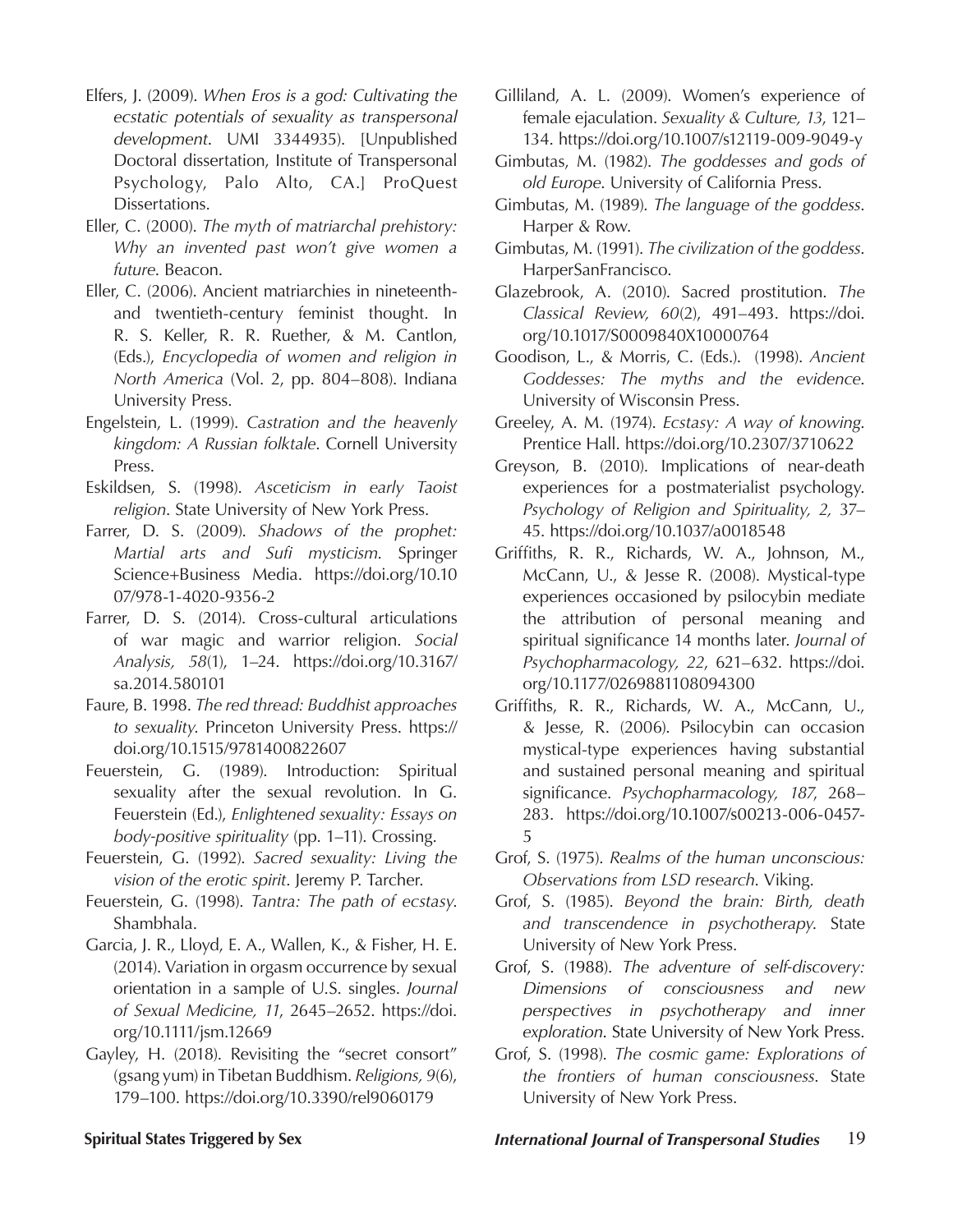- Gudorf, C. E. (2010). The erosion of sexual dimorphism: Challenges to religion and religious ethics. In M. M. Ellison & K. B. Douglas (Eds.), *Sexuality and the sacred: Sources for theological reflection* (2nd ed.), pp. 141–164. Westminster John Knox Press.
- Gurven, M., & Kaplan, H. (2007). Longevity among hunter-gatherers: A cross-cultural examination. *Population and Development Review, 33*(2), 321– 265. https://doi.org/10.1111/j.1728-4457.2007.00 171.x
- Hamill, S. (Ed.). (1996). *The erotic spirit: An anthology of poems of sensuality, love, and longing*. Shambhala.
- Hanegraaff, W. J. (1998). *New Age religion and Western culture: Esotericism in the mirror of secular thought*. State University of New York Press.
- Hartmann, E. (1991). *Boundaries in the mind: A new psychology of personality*. Basic Books.
- Haule, J. R. (1990). *Divine madness: Archetypes of romantic love*. Shambhala.
- Hayton, A. M. (2011). *Womb twin survivors: The lost twin in the dream of the womb*. Wren.
- Heelas, P. (1996). *The New Age movement: The celebration of the self and the sacralization of modernity*. Blackwell.
- Henriques, F. (1963). *Prostitution and society: Primitive, classical & oriental*. Citadel.
- Hester, J. D. (2005). Eunuchs and the postgender Jesus: Matthew 9.12 and transgressive sexualities. *Journal for the Study of the New Testament, 28*(1), 13–40. https://doi. org/10.1177/0142064X05057772
- Heyward, C. (2010). Notes on historical grounding: Beyond sexual essentialism. In M. M. Ellison & K. B. Douglas (Eds.), *Sexuality and the sacred: Sources for theological reflection* (2<sup>nd</sup> ed.), pp. 6–15. Westminster John Knox Press.
- Hinterkopf, E. (1994). Integrating spiritual experiences in counseling. *Counseling and Values, 38*, 165– 175. https://doi.org/10.1002/j.2161-007X.1994. tb00834.x
- Ho, T. (2009). Transgender, transgression, and translation: A cartography of nat kadaws: Notes on gender and sexuality within the spirit cult of Burma. *Discourse, 31*(3), 273–317, 396.
- Hoffman, E. (1992). *The way of splendor: Jewish mysticism and modern psychology.* Aronson.
- Holbrook, L. J. (2008). *Psychological characteristics of altered states of consciousness experienced during transcendent sex*. (UMI 3307969). [Doctoral dissertation, Institute of Transpersonal Psychology, Palo Alto, CA]. ProQuest Dissertations.
- Hoppál, M. (1987). Shamanism: An archaic and/or recent system of beliefs. In S. Nicholson, (Ed.), *Shamanism* (pp. 76–100). Quest.
- Howard, J. H. (2014). *The Canadian Sioux* (2nd ed.). University of Nebraska Press. https://doi. org/10.2307/j.ctt1d9nkzr
- Hutchins, L. (2002). Bisexual women as emblematic sexual healers and the problematics of the embodied sacred whore. *Journal of Bisexuality 2*(2/3), 205–226. https://doi.org/10.1300/J159v 02n02\_15
- Hutton, R. (1991). *The pagan religions of the ancient British Isles: Their nature and legacy*. Blackwell.
- Huynh, H. K., Willemsen, A. T. M., & Holstege, G. (2013). Female orgasm but not male ejaculation activates the pituitary: A PET-neuro-imaging study. *NeuroImage, 76*, 178–182. https:// doi. org/10.1016/j.neuroimage.2013.03.012
- Irwin, H. J. (1981). Some psychological dimensions of the out-of-body experience. *Parapsychology Review*, *12*(4), 1–6. https://doi. org/10.1097/00005053-198104000-00007
- Iser, M. A. (2000). *Escape from self theory of sexual masochism*. Proquest Document ID 304644021. [Unpublished Doctoral dissertation, University of Hartford, Hartford, CT.] ProQuest Dissertations.
- Jacobs, S. E., Thomas, W., & Lang, S. (1997). *Twospirit people: Native American gender identity, sexuality, and spirituality*. University of Illinois.
- Jastrzebski, A.K. (2018). The neuroscience of spirituality: An attempt at critical analysis. *Pastoral Psychology, 67*, 515–524. https://doi. org/10.1007/s11089-018-0840-2
- Jevning, R., Anand, R., Beidebach, M., & Fernando, G. (1996). Effects of regional cerebral flow of transcendental meditation. *Physiology and Behavior 59*, 399–402. https://doi. org/10.1016/0031-9384(95)02006-3
- 20 *International Journal of Transpersonal Studies* **Wade**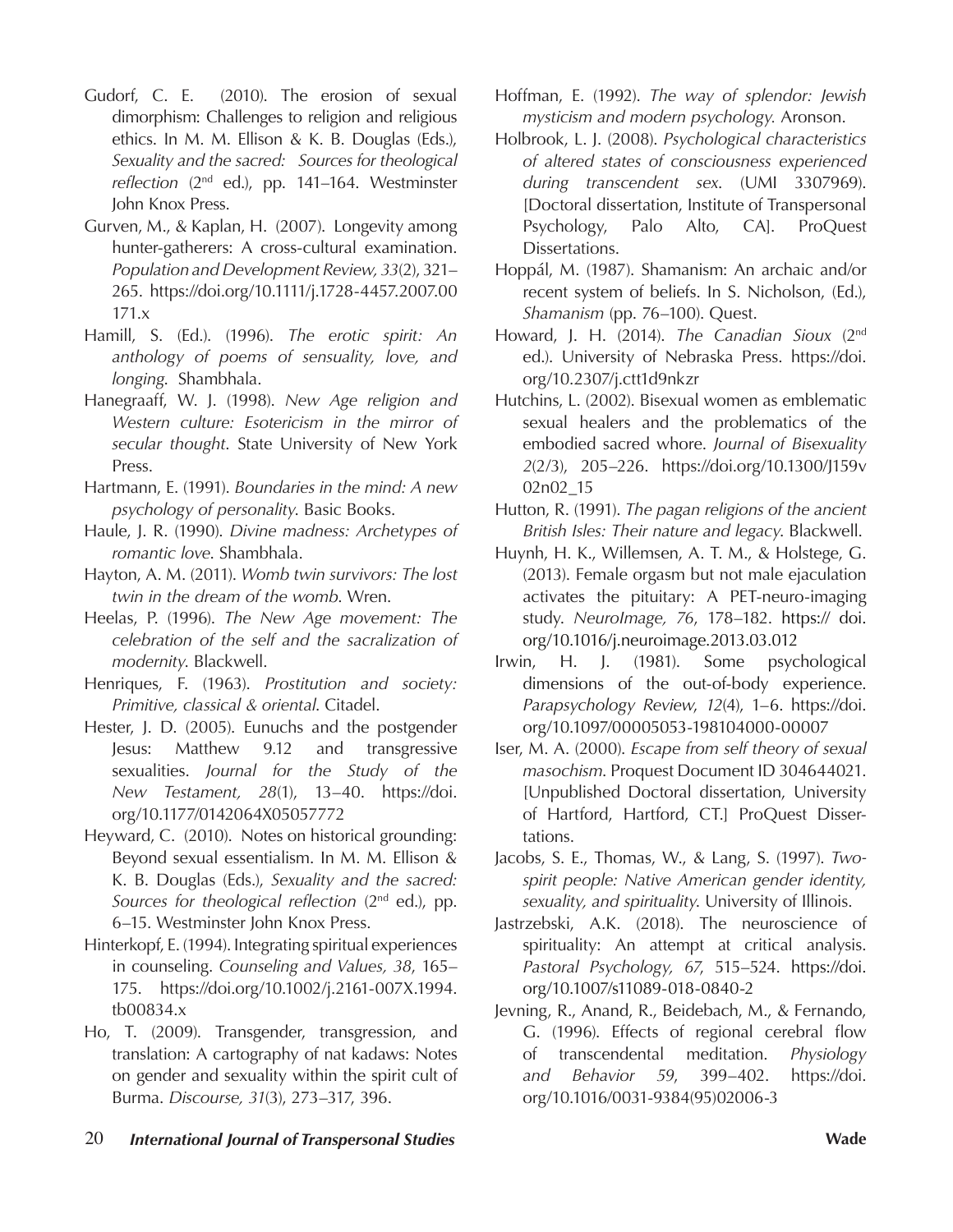- Johnson, L. T., & Jordan, M. D. (2006). Christianity. In D. S. Browning, M. C. Green, & J. Witte, (Eds.), *Sex, marriage, and the family in the world religions*, (pp. 77–147). Columbia University Press.
- Joseph, R. (2001). The limbic system and the soul: Evolution and the neuroanatomy of religious experience. *Zygon, 36*, 105–136. https://doi. org/10.1111/0591-2385.00343
- Judy, R. S. (2015). The semen in the subject: Deferral of enjoyment and the postmodernist Taoist *Ars Erotica*. *The Comparatist, 39*, 135–152. https:// doi.org/10.1353/com.2015.0017
- Kakar, S. 1994. Ramakrishna and the mystical experience. *Annual of Psychoanalysis 20*, 215– 234.
- Keesling, C. (2006). Heavenly bodies: Monuments to prostitutes in Greek sanctuaries. In C. A. Faraone & L. K. McClure (Eds.), *Prostitutes & courtesans in the ancient world*, (pp. 59–76). The University of Wisconsin Press.
- Kehoe, A. (2000). *Shamans and religion: An anthropological exploration in critical thinking*. Waveland.
- Kelley, E.L., & Gidyez, C. A. (2017). Mediators of the relationship between sexual assault and sexual functioning difficulties among college women. *Psychology of Violence, 7*(4), 574–582. https:// doi.org/10.1037/vio0000073
- Kelley, E.L., & Gidyez, C. A. (2019). Posttraumatic stress and sexual functioning difficulties among college women with a history of sexual assault victimization. *Psychology of Violence, 9*(1), 98– 107. https://doi.org/10.1037/vio0000162
- Kelley, M. P. (2010). The evolution of beliefs in God, spirit, and the paranormal II: Transliminality as the mediating factor. *The Journal of Parapsychology, 74*(2), 359–381. https://www.researchgate.net/ publication/285947159\_The\_evolution\_of\_ beliefs\_in\_God\_spirit\_and\_the\_paranormal\_II\_ Transliminality\_as\_the\_mediating\_factor
- Khan, K. S., Kunz, R., Kleijnen, J., Antex, G. (2003). Five steps to conducting a systematic review. *Journal of the Royal Society of Medicine, 96*, 118–121. https://doi.org/10.1177/014107680309600304
- King, R., Belsky, J., Mah, K., & Binik, Y. (2011). Are there different types of female orgasm? *Archives*

*of Sexual Behavior, 40*, 865–875. https://doi. org/10.1007/s10508-010-9639-7

- Klimaj, V., & Safron, A. (2016). Introductory editorial to 'Orgasm: Neurophysiological, psychological and evolutionary perspectives.' *Socioaffective Neuroscience & Psychology, 6*. https://doi.org/10.3402/snp.v6.33598
- Kohn, L. (1992). *Early Chinese mysticism: Philosophy and soteriology in the Taoist tradition.* Princeton University Press. https:// doi.org/10.1515/9781400844463
- Komisaruk, B. R., Beyer-Flores, C., & Whipple, B. (2006). *The science of orgasm*. Johns Hopkins University Press.
- Komjathy, L. (2007). *Cultivating perfection: Mysticism and self-transformation in early Quanzhen Daoism*. Sinica Leidensia, Vol. 75. Brill. https:// doi.org/10.1163/ej.9789004160385.i-554
- Kosmin, B. A., & Keysar, A. (2008). American religious identification Survey 2008 Summary Report. https://commons.trincoll.edu/aris/files/20 11/08/ARIS\_Report\_2008.pdf
- Kovacks, M. G. (Ed. and Trans.). (1989). *The epic of Gilgamesh*. Stanford University Press.
- Kreutzer, C. S. (1978). Whatever turns you on: Triggers to transcendent experiences. *Journal of Humanistic Psychology, 18*(3), 77–80. https:// doi.org/10.1177/002216787801800308
- Krishna, G. (1971). *Kundalini: Evolutionary energy in man*. Shambhala.
- Krishna, G. (1972a). *Kundalini: The biological basis of religion and genius*. Harper and Row.
- Krishna, G. (1972b). *Kundalini: The secret of yoga*. Harper and Row.
- Krishna, G. (1975). *The awakening of kundalini*. Dutton.
- Kruger, T. H., Haake, P., Hartmann U., Schedlowski, M., & Exton, M. S. (2002). Orgasm-induced prolactin secretion: Feedback control of sexual drive? *Neuroscience & Biobehavioral Reviews, 26*(1), 31–44. https://doi.org/10.1016/S0149- 7634(01)00036-7
- Kruger T. H., Hartmann, U., & Schedlowski, M. (2005). Prolactinergic and dopaminergic mechanisms underlying sexual arousal and orgasm in humans. *World Journal of Urology, 23*(2), 130–138. https:// doi.org/10.1007/s00345-004-0496-7

### **Spiritual States Triggered by Sex** *International Journal of Transpersonal Studies* 21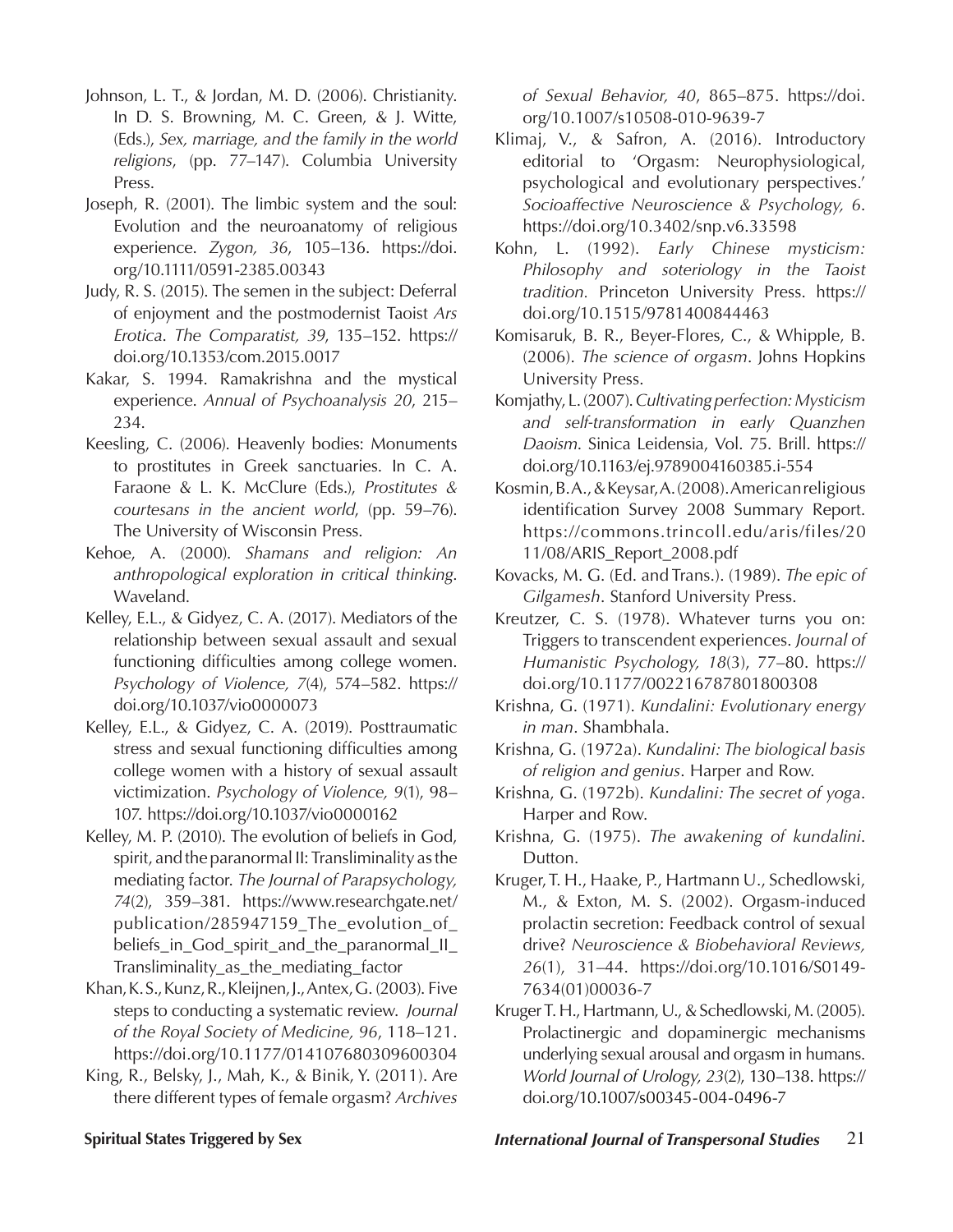- Kruger T. H., Schiffer, B., Eikermann, M., Haake, P., Gizewski, E., & Schedlowski, M. (2006). Serial neurochemical measurement of cerebrospinal fluid during the human sexual response cycle. *European Journal of Neuroscience, 24*(12), 3445–3452. https://doi.org/10.1111/j.1460- 9568.2006.05215.x
- Kruse, C. L. (2002). *Couples' experiences of sacred sex/Tantra practices.* (AAI3042885). [Doctoral dissertation, California Institute of Integral Studies, San Francisco, CA. ProQuest Dissertations.
- Lapinkivi, P. (2008). The Sumerian sacred marriage and its aftermath in later sources. In M. Nissinen & R. Uro, (Eds.), *Sacred Marriages: The divinehuman sexual metaphor from Sumer to early Christianity*, (pp. 7–42). Eisenbrauns. https:// doi.org/10.5325/j.ctv1bxgzv8.4
- Laski, M. (1961). *Ecstasy in secular and religious experiences*. Tarcher.
- Latham, J. (2012). Fabulous clap-trap: Roman masculinity, the cult of Magna Mater, and literary constructions of the Galli at Rome from the late Republic to late antiquity. *The Journal of Religion, 92*(1), 84–122. http://www.jstor. org/stable/10.1086/662205
- Laubach, M. (2004). The social effects of psychism: Spiritual experience and the construction of privatized religion. *Sociology of Religion, 65*(3), 239–263. https://doi.org/10.2307/3712251
- Laughlin, C., Jr., McManus, J., & d'Aquili, E. G. (1992). *Brain, symbol, and experience* (2nd ed.). Columbia University Press.
- Levin, R. J. (2002). The physiology of sexual arousal in the human female: A recreational and procreational synthesis. *Archives of Sexual Behavior, 31*(5), 405–411. https://doi. org/10.1023/A:1019836007416
- Lewis, J. R. (2007). The pagan explosion: An overview of select census and survey data. In H. E. Johnston, & P. Aloi, (Eds.), *The new generation of witches: Witchcraft in contemporary culture* (pp. 13–23). Ashgate.
- Ley, D. J. (2013). Sex and religion in a threedimensional context. *Sexuality & Culture, 17*(1), 185–188. https://doi.org/10.1007/s12119-012- 9156-z
- Liang, S. (2018). Consciousness is an entity with entangled states: Correlating the measurement problem with non-local consciousness. *NeuroQuantology, 16*(7). https://doi.org/10.147 04/nq.2018.16.6.1316
- Little, A. (2009). *Beyond the closet and through the doors of perception: The transcendent sexual experiences of 69 women*. (UMI 3360373). [Doctoral Dissertation, Institute of Transpersonal Psychology. Palo Alto, CA.]. ProQuest Dissertations.
- Lloyd, E. A. (2005). *The case of the female orgasm: Bias in the science of evolution*. Harvard University Press. https://doi. org/10.4159/9780674040304
- Loh, J. U. (2014). Narrating identity: The employment of mythological and literary narratives in identity formation among the *Hijras* of India. *Religion & Gender 4*(1), 21–39. http://doi.org/10.18352/rg.8259
- Lucian of Samosata. (2013). *Lucian's On the Syrian Goddess: A dual language edition* (H. A. Strong, Trans.)., E. Hayes & S. Nimis, (Eds). Faenum. http://www.faenumpublishing.com/ uploads/2/3/9/8/23987979/lucians\_on\_the\_ syrian\_goddess\_a\_dual\_language\_edition\_ july\_2013.pdf
- MacKnee, C. M. (2002). Profound sexual and spiritual encounters among practicing Christians: A phenomenological analysis. *Journal of Psychology and Theology, (30)*3, 234–244. https://doi.org/10.1177/009164710203000306
- Mah, K., & Binik, Y. M. (2002). Do all orgasms feel alike? Evaluating a two-dimensional model of the orgasm experience across gender and sexual context. *The Journal of Sex Research, 39*(2), 104–113. https://doi. org/10.1080/00224490209552129
- Marion, J. (2016). *Please hurt me: A feminist psychoanalytic study of women's consensual sadomasochistic sexual practices*. Proquest Document ID 1812552153. [Unpublished Doctoral dissertation, Adelphi University, Garden City, NY.] ProQuest Dissertations.
- Maslow, A. H. (1987). *Motivation and personality* (Rev. ed.). (R. Frager, J. Fadiman, C. McReynolds, & R. Cox, Eds.). Harper and Row.
- 22 *International Journal of Transpersonal Studies* **Wade**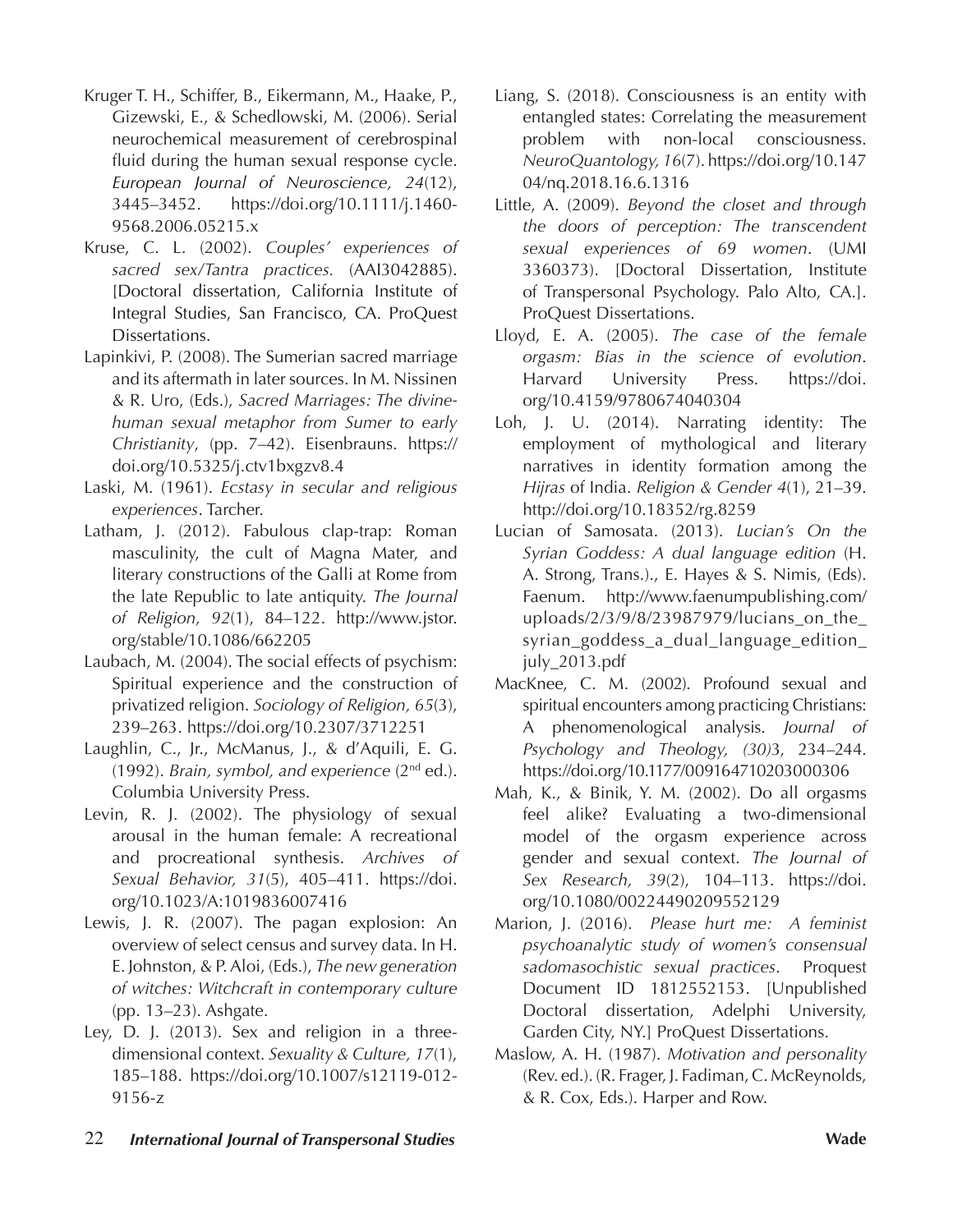Maurer, H. (1994). *Sex: An oral history*. Viking.

- May, G. G. (1974). The psychodynamics of spirituality. *Journal of Pastoral Care, 28*(3), 84–91. https:// doi.org/10.1177/002234097402800203
- McDaniel, J. 1989. *The madness of the saints: Ecstatic religion in Bengal*. University of Chicago Press.
- Mencken, F. C., Bader, C. D., & Kim, Y. J. (2009). Round trip to hell in a flying saucer: The relationship between conventional Christian and paranormal beliefs in the United States. *Sociology of Religion, 70*(1), 65–85. https://doi. org/10.1093/socrel/srp013
- Meston, C. M., Levin, R. J., Sipski, M. L., Hull, E. M., & Heiman, J. R. (2004). Women's orgasm. *Annual Review of Sex Research, 15*, 173–257. https://doi.org/10.1007/978-1-4939-0314- 6\_12
- Meyers, C. L. (2014). Was ancient Israel a patriarchal society? *Journal of Biblical Literature 133*(1), 8–27. https://doi.org/10.1353/jbl.2014.0012
- Mumford, J. (2005). *Ecstasy through tantra* (3rd ed.). Llewellyn.
- Myers, J. E., & Willard, K. (2003). Integrating spirituality into counselor preparation: A developmental, wellness approach. *Counseling and Values, 47*(2), 142–155. https://doi. org/10.1002/j.2161-007X.2003.tb00231.x
- Nanda, S. (1999). *Neither man nor woman: The hijrahs of India*, 2nd ed. Wadsworth.
- Nelson, J. B. (2010). Where are we? Seven sinful problems and seven virtuous possibilities. In M. M. Ellison & K. B. Douglas (Eds.), *Sexuality and the sacred: Sources for theological reflection*  (2nd ed., pp. 95–104). Westminster John Knox Press.
- Newberg, A. B. (2010). *Principles of neurotheology*. Ashgate.
- Ogden, G. (n.d.). Integrating sexuality and spirituality, the ISIS Survey. https://ginaogden. com/wp-content/uploads/2016/08/ISIS\_Survey. pdf
- Ogden, G. (1999). *Women who love sex: An inquiry into the expanding spirit of women's erotic experience*. Womanspirit Press.
- Ogden, G. (2001). Integrating sexuality and spirituality: A group therapy approach to

women's sexual dilemmas. In P. Kleinplatz (Ed.), *New directions in sex therapy: Innovations and alternatives* (pp. 322–346). Brunner-Routledge.

- Ogden, G. (2006). *The heart & soul of sex: Exploring the sexual mysteries*. Shambhala.
- Ogden, G. (2007). *Women who love sex: Ordinary women describe their paths to pleasure, intimacy, and ecstasy*. Trumpeter Books.
- Pagels, E. (1979). *The Gnostic gospels*. Random House/Vintage.
- Pagels, E. (1988). *Adam, Eve, and the serpent*. Random House.
- Parrinder, G. (1996). *Sexual morality in the world's religions*. Oneworld.
- Passie, T., Hartmann, U., Schneider, U., Emrich, H. M., & Kruger, T. H. (2005). Ecstasy (MDMA) mimics the post-orgasmic state: Impairment of sexual drive and function during acute MDMAeffects may be due to increased prolactin secretion. *Medical Hypotheses, 64*(5), 899–903. https://doi.org/10.1016/j.mehy.2004.11.044
- Pattanaik, D. (2002). *The man who was a woman and other queer tales of Hindu lore*. Harrington Park Press.
- Persinger, M. A., Corradini, P. L., Clement, A. L., Keaney, C. C., McDonald, M. L., Meltz, L. I., Murugan, N. J., Poirier, M. R., Punkkinen, K. A., Rossini, M. C., & Thompson, S. E. (2010). NeuroTheology and its convergence with neuroQuantology. *NeuroQuantology, 4*, 432– 443. https://doi.org/10.14704/nq.2010.8.4.372
- Prest, L. A., & Keller, J. F. (1993). Spirituality and family therapy: Spiritual beliefs, myths, and metaphors. *Journal of Marriage and Family Therapy, 19*(2), 137–148. https://doi. org/10.1111/j.1752-0606.1993.tb00973.x
- Puts, D. A., Dawood, K., & Welling, L. L. M. (2012). Why women have orgasms: An evolutionary analysis. *Archives of Sexual behavior, 41*, 1127–1143. https://doi.org/10.1007/s10508- 012-9967-x
- Reid, D. P. (1989). *The tao of health, sex and longevity: A modern practical guide to the ancient way*. Fireside.
- Richardson, D. (2003). *The heart of tantric sex: A unique guide to love and sexual fulfillment*. Bedroom Books

# **Spiritual States Triggered by Sex** *International Journal of Transpersonal Studies* 23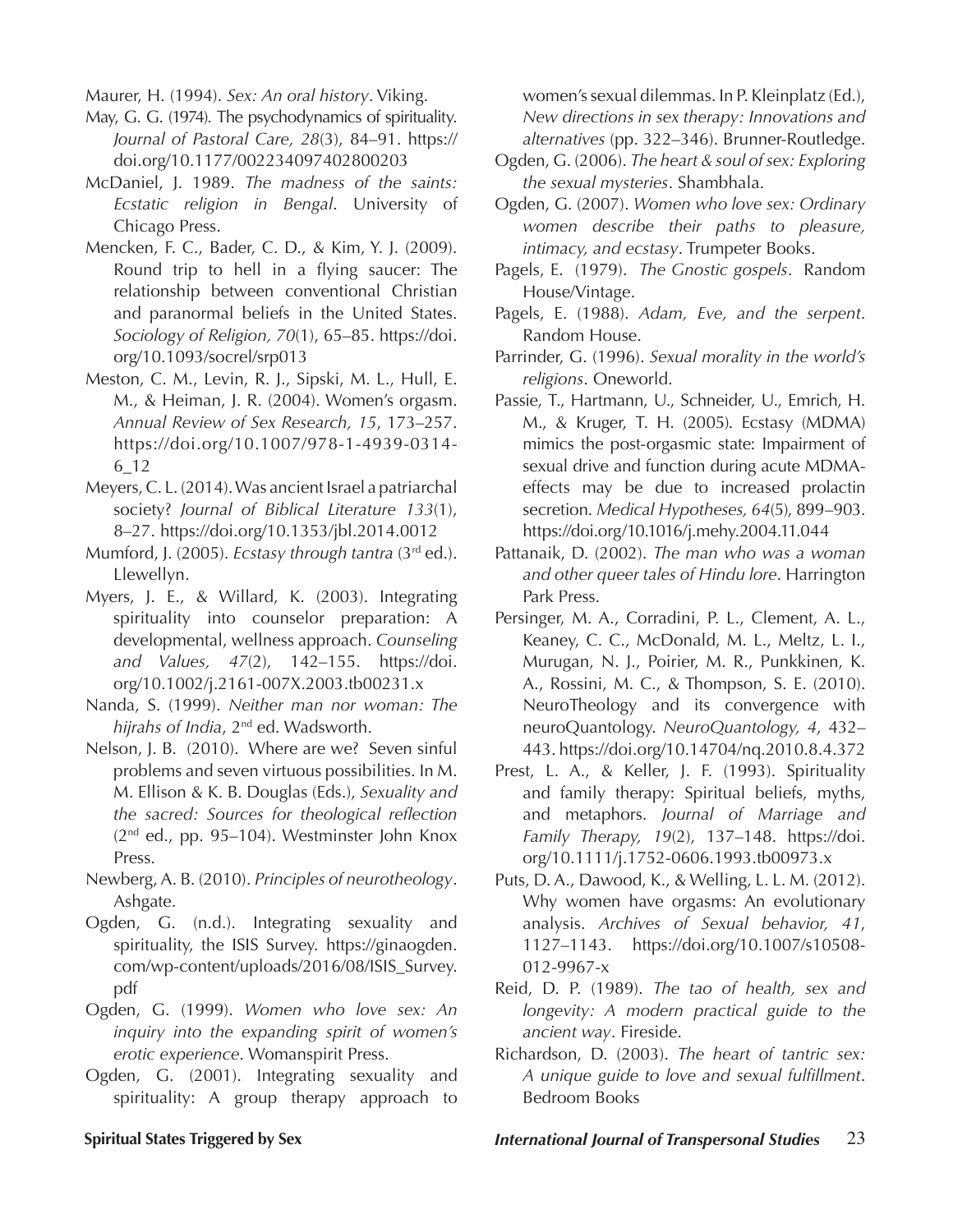- Ringrose, K. (1996). Living in the shadows: Eunuchs and gender in Byzantium. In G. Herdt (Ed.), *Third sex, third gender: Beyond sexual dimorphism in culture and history* (pp. 85–109). Zone Books. https://doi.org/10.2307/j.ctv16t6n2p.5
- Roller, L. E. (1998). The ideology of the eunuch priest. In M. Wyke (Ed.), *Gender and the body in the ancient Mediterranean* (pp. 118–135). Blackwell.
- Roller, L. E. (1999). *In search of God the Mother: The cult of Anatolian Cybele*. University of California Press.
- Roth, M. T. (2006). Marriage, divorce, and the prostitute in ancient Mesopotamia. In C. A. Faraone & L. K. McClure (Eds.), *Prostitutes & courtesans in the ancient world,* (pp. 21–39). The University of Wisconsin Press.
- Roxburgh, E. C., & Roe, C. A. (2011). A survey of dissociation, boundary-thinness, and psychological wellbeing in spiritualist mental mediumship. *The Journal of Parapsychology, 75*(2), 279–299. http://nectar.northampton. ac.uk/3903/1/Roxburgh20113903.pdf
- Safron, A. (2016). What is orgasm? A model of sexual trance and climax via rhythmic entrainment. *Socioaffective Neuroscience & Psychology, 6,* 31763. https://doi.org/10.3402/snp.v6.31763
- Saso, M. (1997). The Taoist body and cosmic prayer. In S. Cloakley, (Ed*.), Religion and the Body*, (pp. 231–247). Cambridge University Press.
- Sayin, H. Ü. (2011). Altered states of consciousness occurring during expanded sexual response in the human female: Preliminary definitions. *NeuroQuantology, 9*(4), 882–891. https://doi. org/10.14704/nq.2011.9.4.486
- Sayin, H. Ü. (2012). Doors of female orgasmic consciousness: New theories on the peak experience and mechanisms of female orgasm and expanded sexual response. *NeuroQuantology, 10*(4), 692–714. https://doi. org/10.14704/nq.2012.10.4.627
- Scantling, S. R. (1990). *The relationships among attitudes toward sexual fantasy, depth of absorption, and subjective sexual arousal in women: The experimental use of guided imagery*. (9033465). [Doctoral Dissertation, Antioch New England Graduate School, Keene, NH]. Proquest Dissertations.
- Scantling, S., & Browder, S. (1993). *Ordinary women, extraordinary sex: Every woman's guide to pleasure and beyond*. Dutton.
- Schacter-Shalomi, Z. M. (1991). *Spiritual intimacy: A study of counseling in Hasidism*. Jason Aronson.
- Selvey, H. A. (1977). The spiritual experience: Speculations on its nature and dynamics. *Journal of Pastoral Care, 31*(2), 76–83. https:// doi.org/10.1177/002234097703100202
- Shushan, G. (2014). Extraordinary experiences and religious beliefs: Deconstructing some contemporary philosophical axioms. *Method and Theory in the Study of Religion, 26*, 384– 416. https://doi.org/10.1163/15700682-12341319
- Sigal, P. H. (2000). *From moon goddesses to virgins: The colonization of Yucatecan Maya sexual desire*. University of Texas Press. https:// doi.org/10.7560/777446
- Sigal, P. H. (2011). *The flower and the scorpion: Sexuality and ritual in early Nahua culture*. Duke University Press. https://doi.org/10.2307/j. ctv1220pch
- Smith, J. E. (2010). Review: The myth of sacred prostitution in antiquity*. Journal of the Evangelical Theological Society, 53*(3), 638– 642. Retrieved from https://www.etsjets.org/ files/JETS-PDFs/53/53-3/Reviews\_JETS\_53-3\_ pp\_619-669.pdf
- Söhnen-Thieme, R. (1996). The Ahalya story through the ages. In J. Leslie (Ed.) *Myth and mythmaking: Continuous evolution in Indian tradition* (pp. 39–62). Curzon Press.
- Sokol, D. (1986). *Spirituality and sexuality: A phenomenological exploration of transcendental states in sexuality*. (AAT8625587). [Doctoral Dissertation, California Institute of Integral Studies, San Francisco, CA.]. ProQuest Dissertations.
- Sokol, D. (1989). Spiritual breakthroughs in sex. In G. Feuerstein (Ed.), *Enlightened sexuality: Essays on body-positive spirituality* (pp. 112– 140). Crossing.
- Spencer-Wood, S. M. (2007). Feminist gender research in historical archeology. In S. M. Nelson (Ed.), *Women in antiquity: Theoretical approaches to gender and archeology* (pp. 282–284). Altamira.
- 24 *International Journal of Transpersonal Studies* **Wade**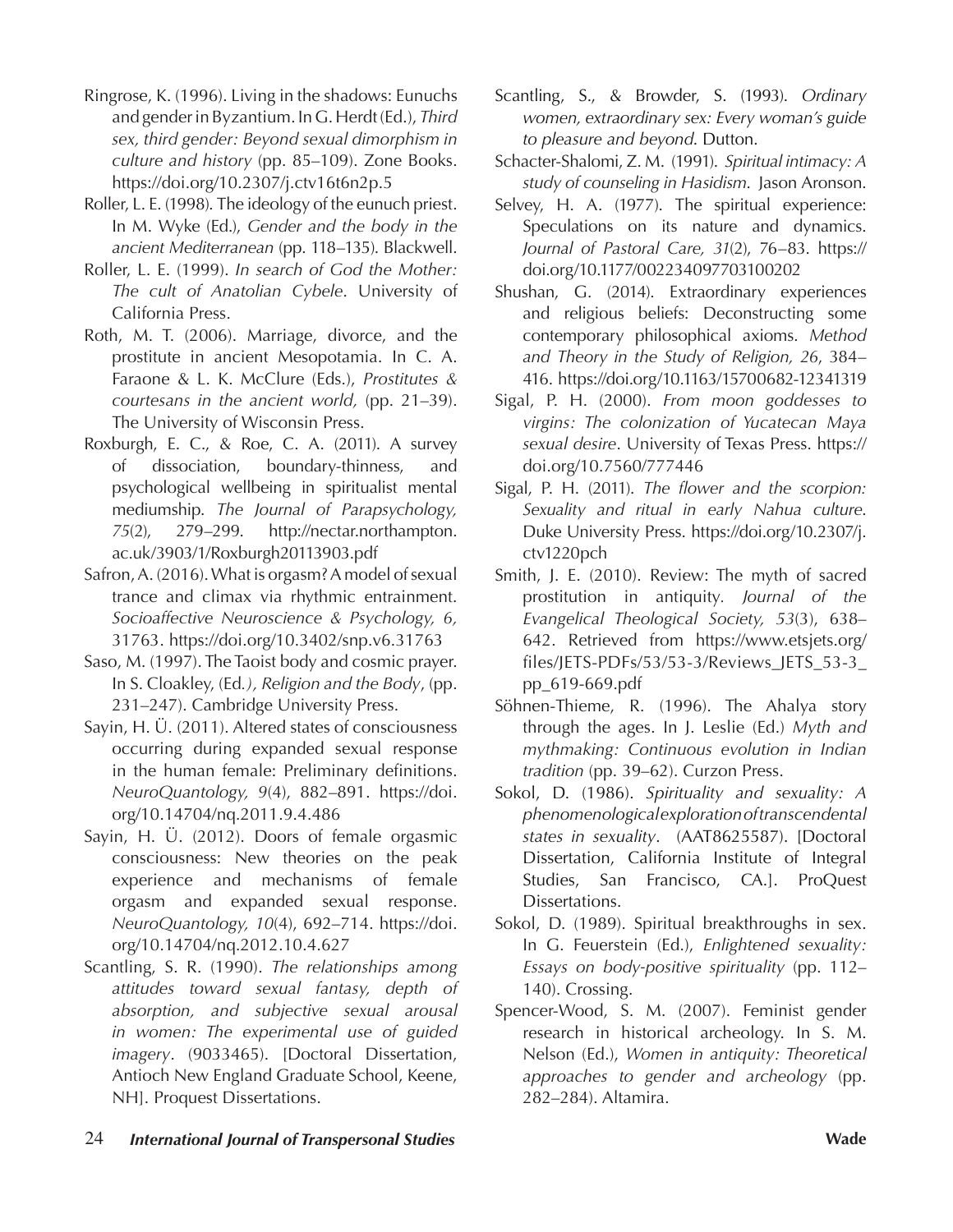- Stahl, S. M. (2001). The psychopharmacology of sex, Part 1: Neurotransmitters and the 3 phases of the human sexual response. *The Journal of Clinical Psychiatry, 62*(2), 80–81. https://doi. org/10.4088/JCP.v62n0201
- Stapp, H. P. (2015). A quantum-mechanical theory of the mind/brain connection. In E. F. Kelly, A. Crabtree, & P. Marshall (Eds.), *Beyond physicalism: Toward reconciliation of science and spirituality* (pp. 157–194). Rowman & Littlefield.
- Stevens, J. (Trans.). (2003). *Wild ways: Zen poems of Ikkyu*. White Pine Press.
- Stevenson, W. (2002). Eunuchs and early Christianity. In S. T. Tougher (Ed.), *Eunuchs in antiquity & beyond* (pp. 123–142). The Classical Press of Wales and Ducksworth. https://doi. org/10.2307/j.ctv1n35846.11
- Sundberg J. C. (2019). Amigeist: A new extreme love phenomenon. *International Journal of Transpersonal Studies, 39*(1), 883–898. https:// doi.org/10.24972/ijts.2019.38.1.83
- Tannahill, R. (1980). *Sex in history*. Stein and Day.
- Tart, C. (1972). States of consciousness and statespecific sciences. *Science, 176,* 1203–1210. https://doi.org/10.1126/science.176.4040.1203
- Tart, C. (1975). *States of consciousness*. E. P. Dutton.
- Tart, C. (1976). The basic nature of altered states of consciousness: A systems approach. *Journal of Transpersonal Psychology, 8*(1), 45–64. https:// pdfs.semanticscholar.org/c210/9f8ea15ae-32a7e3b17085c5478eeee9dcbe0.pdf
- Taylor, P. H. (2000). *An observational and comparative study of practitioners of expanded orgasm: An investigation of an effective, powerful, and accessible path to transcendent states of consciousness*. (Doctoral dissertation, International University of Professional Studies, Maui, HI.) https://www.scribd.com/doc/33859 474/Expanded-Orgasm-Dissertation-Patricia-Taylor-1
- Teppo, S. (2008). Sacred marriage and the devotees of Ishtar. In M. Nissinen & R. Uro, (Eds.), *Sacred marriages: The divine-human sexual metaphor from Sumer to early Christianity*, (pp. 75–92). Eisenbrauns. https://doi.org/10.5325/j. ctv1bxgzv8.6
- Tulpe, I. A., & Torchinov, E. A. (2000). The castrati ("Skoptsy") sect in Russia: History, teaching, and religious practice*. International Journal of Transpersonal Studies, 19*(1), 77–87.
- Urban, H. B. (2000). The cult of ecstasy: Tantrism, the New Age, and the spiritual logic of late capitalism. *History of Religions, 39*(3), 268–304. https://doi.org/10.1086/463593
- Urban, H. B. (2003). *Tantra: Sex, secrecy, politics, and power in the study of religion*. University of California Press. https://doi.org/10.1525/9780520936898
- Vaitl, D., Birbaumer, N., Gruzelier, J., Jamieson, G. A., Kotchoubey, B., Kübler, A., Lehmann, D., Miltner, W. H. R., Ott, U., Pütz, P., Sammer, G., Strauch, I., Strehl, U., Wackermann, J., & Weiss, T. (2013). Psychobiology of altered states of consciousness. *Psychology of Consciousness: Theory, Research, and Practice, 1*(S), 2–47. https://doi.org/10.1037/2326-5523.1.S.2
- Van Gulik, R. H. (1974). *Sexual life in ancient China: A preliminary survey of Chinese sex and society from ca. 1500 B.C. till 1644 A.D*. E. J. Brill.
- Vélez, K. (2015). "By means of tigers": Jaguars as agents of conversion in Jesuit mission records of Paraguay and the Moxos, 1600–1768. *Church History, 84*(4), 768–806. https://doi.org/10.1017/ S0009640715000955
- Vitebsky, P. (1996). *The shaman: Voyages of the soul—Trance, ecstasy and healing from Siberia to the Amazon*. Macmillan/Duncan Baird.
- Volk, S. (2011). *Fringe-ology: How I tried to explain away the unexplainable—and couldn't*. Harper Collins.
- Wade, J. (1996). *Changes of mind: A holonomic theory of the evolution of consciousness*. State University of New York Press.
- Wade, J. (1998). Meeting God in the flesh: Spirituality in sexual intimacy. *ReVision*, *21*(2), 35–41.
- Wade, J. (2000a). The love that dares not speak its name. In T. Hart, P. Nelson, & K. Puhakka (Eds.), *Transpersonal knowing: Exploring the horizon of consciousness* (pp. 271–318). State University of New York Press.
- Wade, J. (2000b). Mapping the courses of heavenly bodies: The varieties of transcendent sexual experi-ence. *Journal of Transpersonal Psychology, 23*(2), 103–122. http://atpweb.org/jtparchive/trps-32-00-02-103.pdf